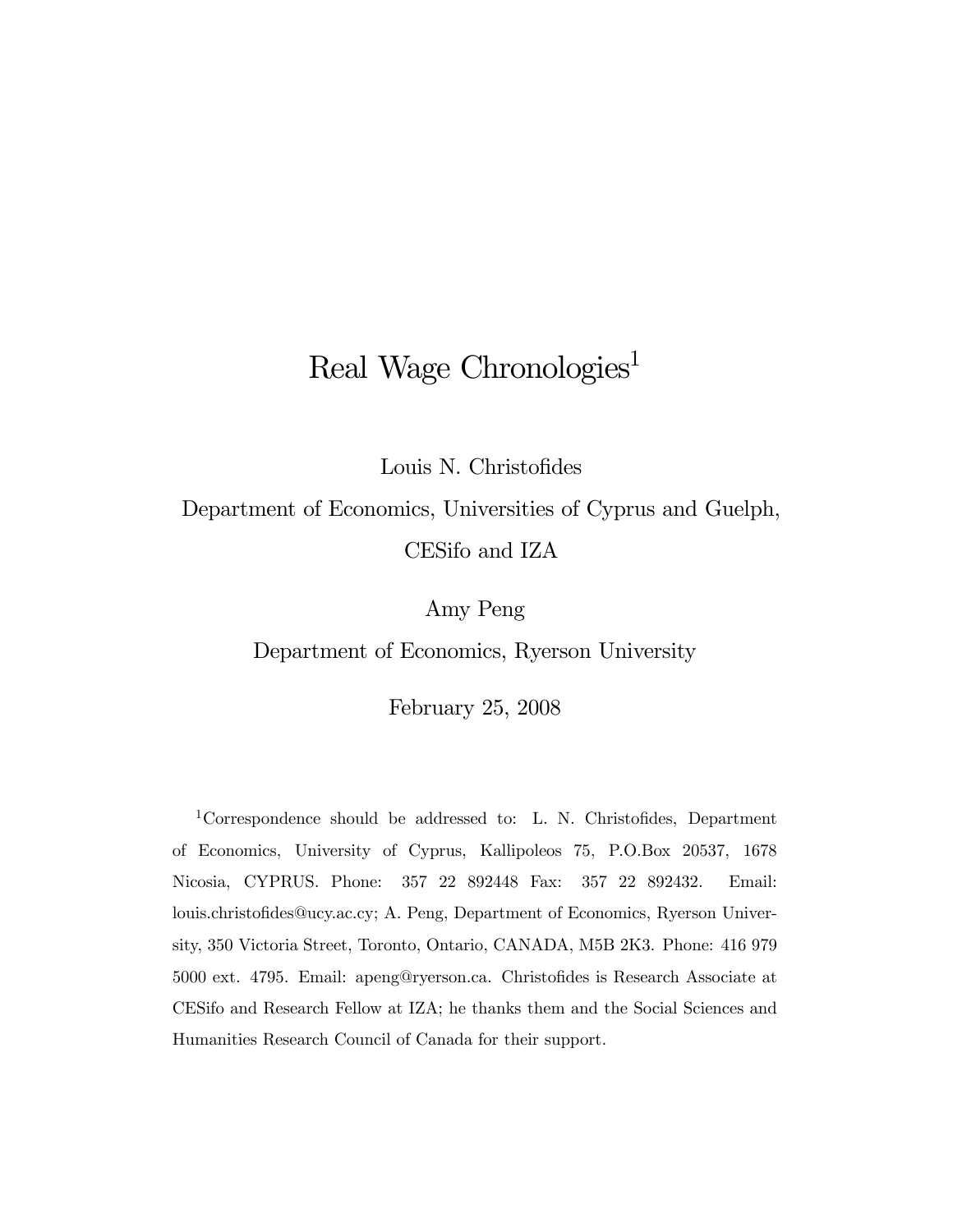#### Abstract

We process information in a large number of Canadian wage contracts, signed over a period of several decades, to generate the long-run history of the real wage for each bargaining pair. We term these hitherto unexamined histories 'chronologies'. We are able to generate 1574 continuous real wage chronologies and we examine the evolution of the real wage in each case. We explore the influence of productivity growth, the labour relations record of the pair, the influence of industry and region as well as the initial wage on the growth of the real wage rate over the decades in the sample. We conclude that these economically important forces can be statistically discerned in the wage chronologies.

JEL Classification: E31, J41, J50

Keywords: Wages, productivity, labour relations, convergence.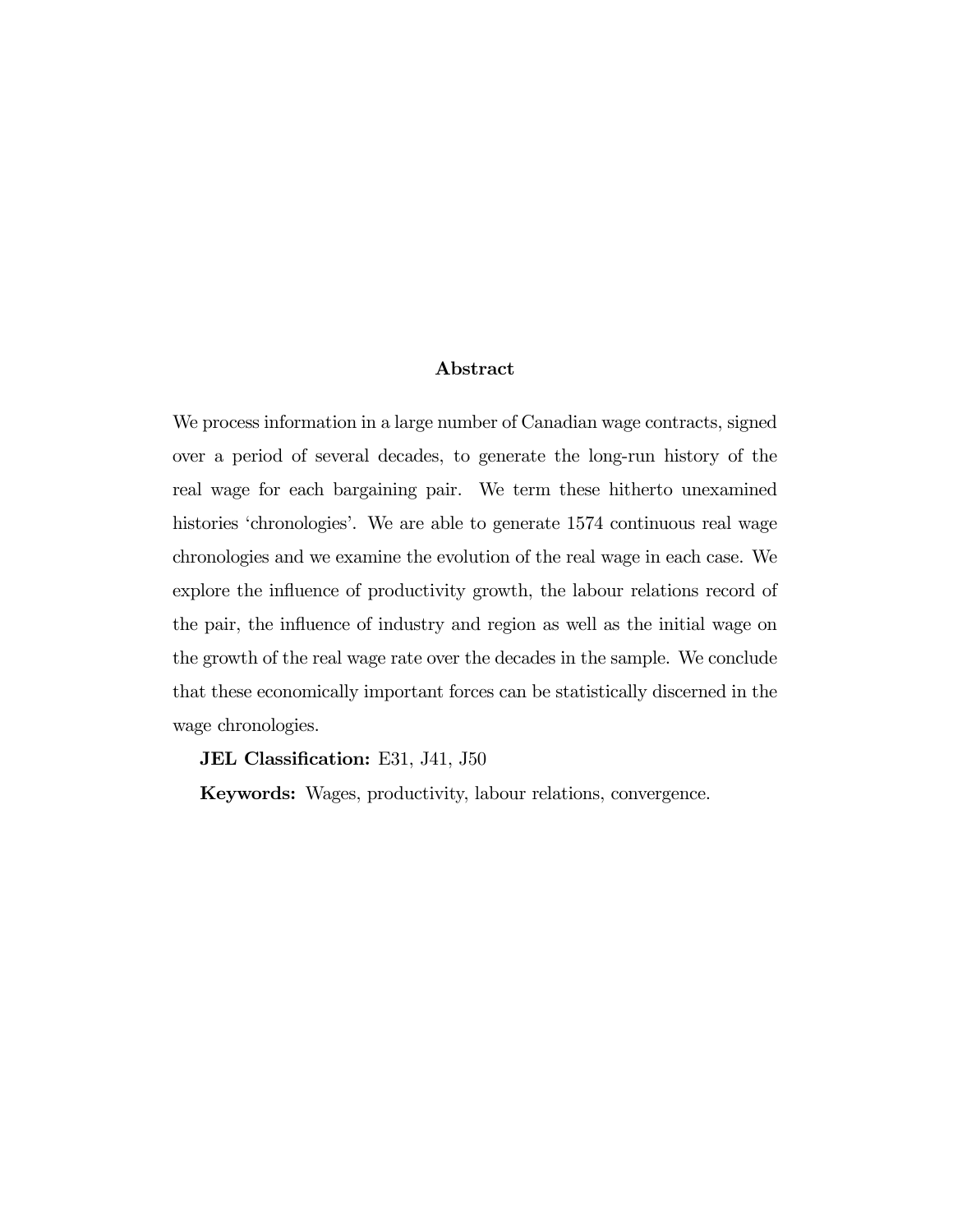### 1 Introduction

For well over three decades now, economists have explored the unique and detailed information contained in wage contracts in order to take into account important institutional features of labour markets and in order to better understand how these important markets behave. The studies of Hamermesh (1970) and Sparks and Wilton (1971) pioneered the econometric exploration of US and Canadian collective bargaining agreements (respectively). With time, these explorations became broader and began to cover other provisions of wage contracts such as (i) the incidence and intensity of wage indexation issues, in inter alia Ehrenberg, Danziger and San (1983, 1984), Card (1983, 1986), and Hendricks and Kahn (1983) and (ii) the duration of wage contracts, in inter alia Christofides and Wilton (1983), Vroman (1989), Murphy (1992, 2000), and Rich and Tracy (2004). These are but a few examples of papers that deal with the major provisions of contracts, some addressing several features at the same time and others venturing into further points of interest - e.g. Hendricks and Kahn (1986), Cramton and Tracy (1992), Fortin (1996), Gu and Kuhn (1998), and Danziger and Neuman (2005).

Because the focus in these papers has been the information in collective bargaining agreements available in unbalanced panels over relatively short periods of time, these studies have not exploited a potentially informative aspect of the data which derives from the fact that the entire history of the collective bargaining agreements reached by a pair (a firm and a particular union) may be available over a very long period of time. It is, in fact, possible to examine how important contract provisions for a given pair evolve over several decades. This long-run view of collective bargaining outcomes offers a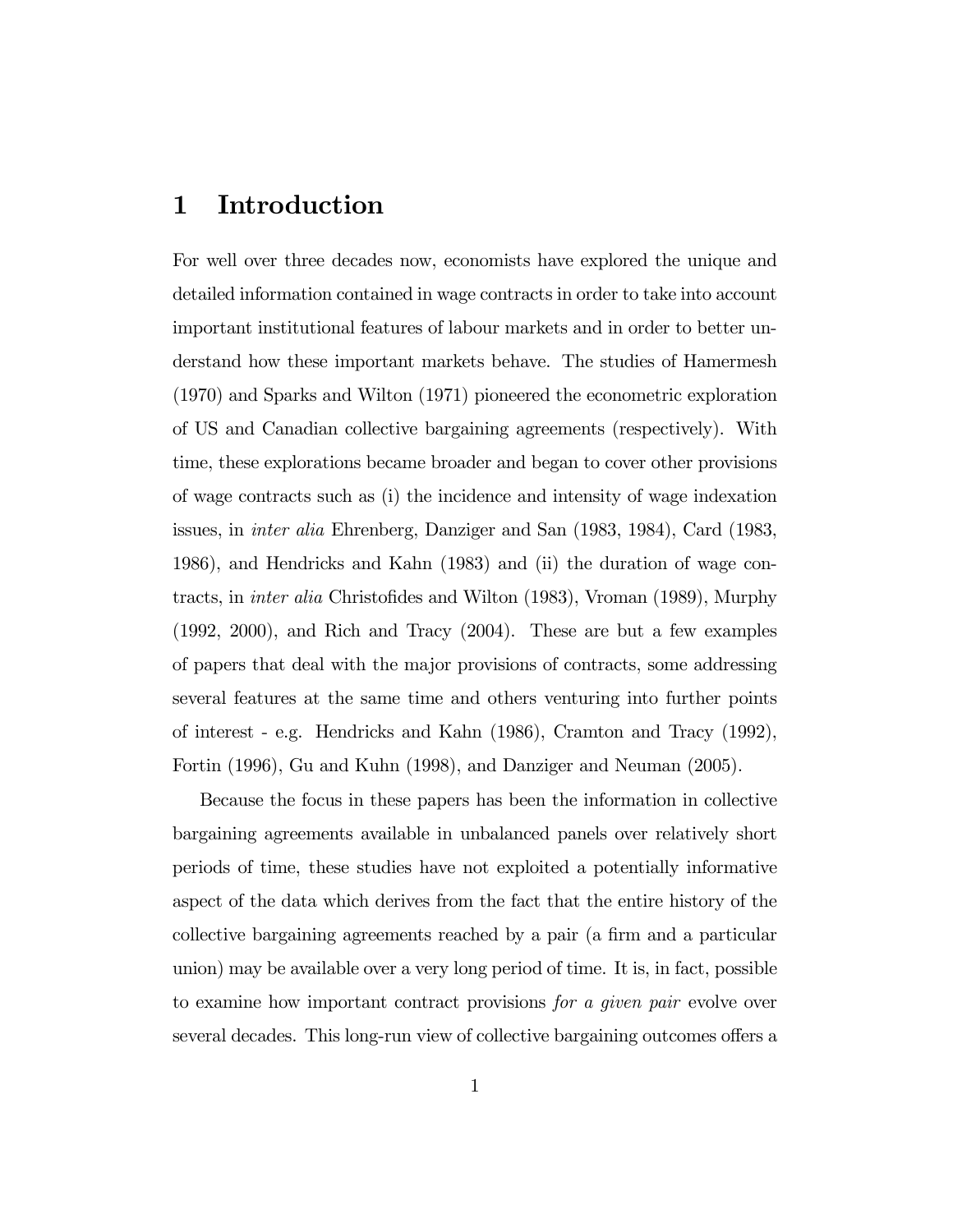unique perspective on the labour market and the incomes and other outcomes that are generated.

To be sure, the concepts of unexpected and uncompensated inflation require that contracts be connected so that information from the previous contract can be allowed to influence the terms of the current agreement see Christofides (1987). However, these connections are between consecutive contracts only. Also, the examination of a possible wage 'explosion' in the aftermath of wage controls relied on linking contracts under controls with those signed by the same pair in the aftermath of controls - see Christofides and Wilton (1985). Finally, the papers on holdout pay particular attention to issues of timing between contracts. However, the entire contractual history for each pair can be linked together into what might be termed a'chronology', revealing how contract provisions change through time. Important provisions in contracts such as the real wage, contract duration and the elasticity of in- $\alpha$  dexation<sup>1</sup> can all be traced out at the pair level through these chronologies. The length of these chronologies is limited only by the available sample length and by possible breaks in the relationship between pairs.

In this paper, we consider the profile of the real wage chronologies that we are able to generate over several decades and thousands of wage contracts, whether these chronologies reflect the secular productivity growth of the sector from which they derive, whether they reflect the labour relations competence of the pair involved, whether the real wage in a chronology differs

<sup>&</sup>lt;sup>1</sup>Christofides and Peng  $(2006)$  show that contract duration has doubled and the elasticity of wage indexation halved between 1980 and 2000. Chronologies can, in principle, be used to examine such developments at the bargaining pair level.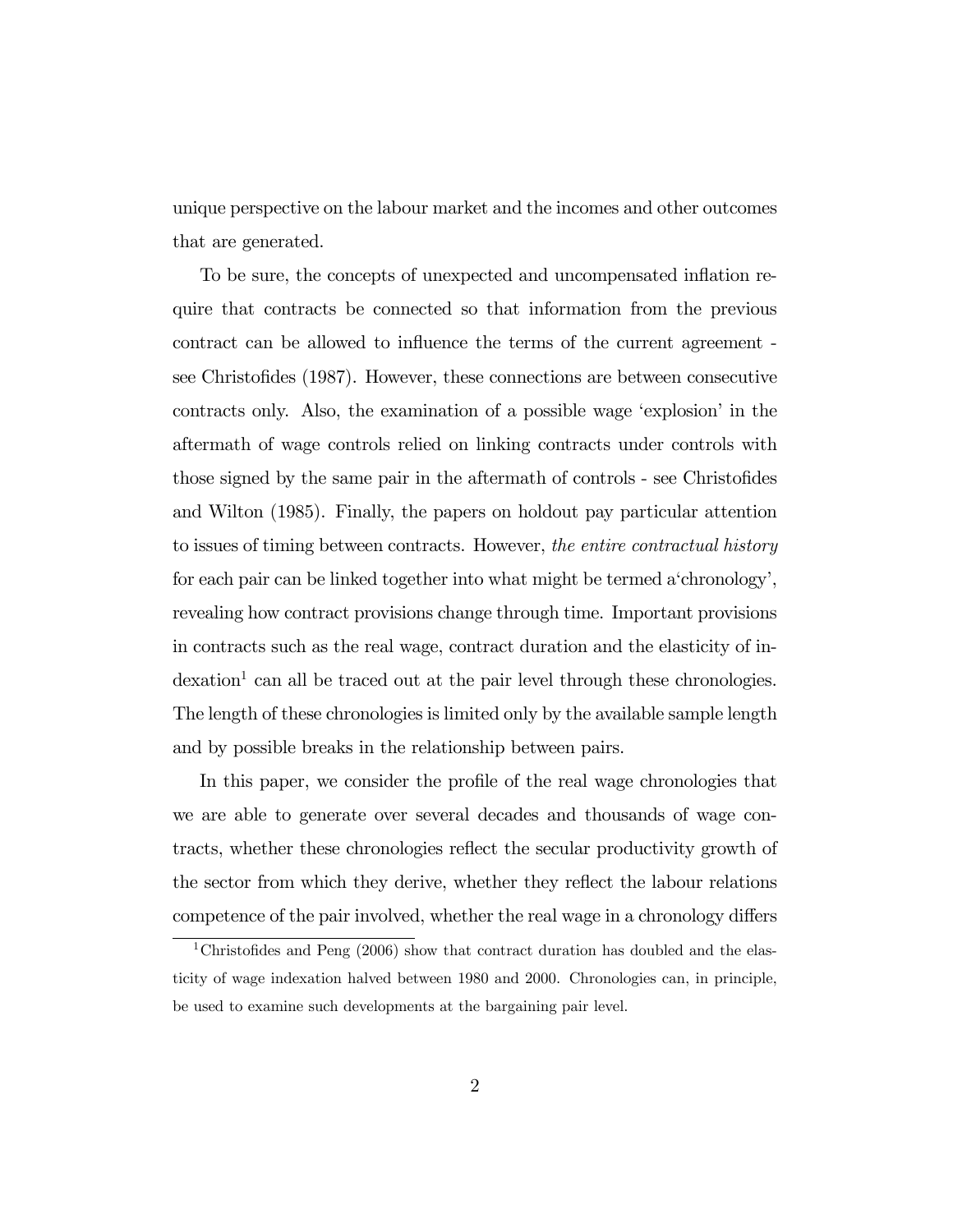from that agreed to by 'comparable' pairs and, if so, whether it ultimately converges to them.

In section 2, the data used and the concept of a real wage chronology, as it derives from the contract data, are discussed; features of the derived chronologies are also examined. In section 3, the method used to examine these chronologies econometrically is presented and the results obtained are discussed in section 4. Conclusions appear in section 5.

#### 2 Contract Data and the Wage Chronologies

The contract data used for this study is constructed from electronic records provided by Human Resources Development Canada (HRDC), as it was known when the data were released to us. The data base contains information on 11885 contracts signed between 1976 and 2000 by firms which employ 500 or more employees. Each contract contains a unique identifier which allows us to string together all agreements signed by the same pair. In order to ensure the continuity needed in the chronologies, only contracts with an uninterrupted history are included in the analysis, leaving 8928 contracts available for analysis - construction contracts are also excluded because they were not part of the data until 1984. The HRDC data contain information on a number of variables, including the settlement, effective and expiry dates of the contract, the number of employees that it covers, the industry and region that it is located in, and the nominal base wage (including 'fold-ins' generated by the cost of living allowance clause (COLA) if any) at the end of the previous contract pexpwage. Information in the current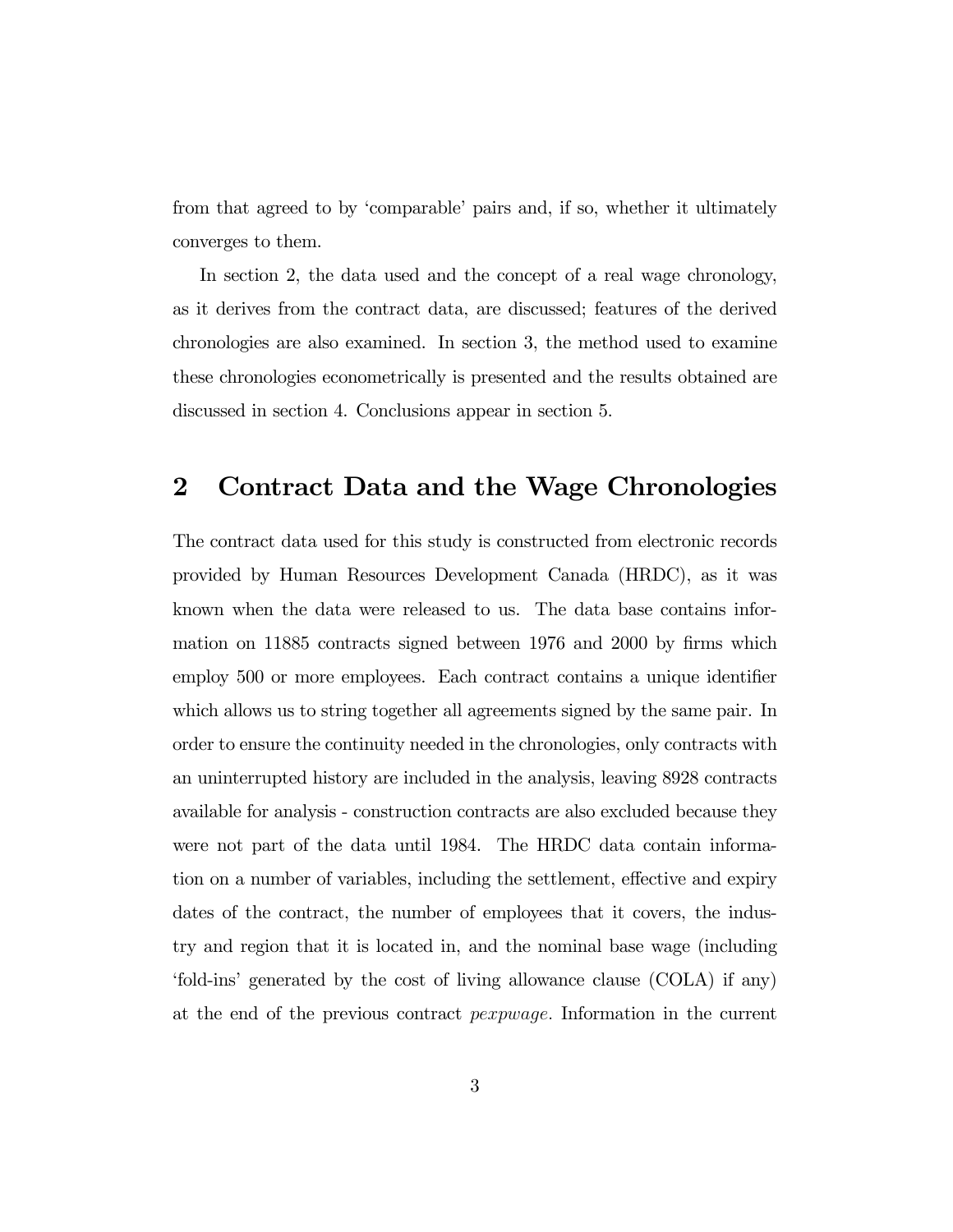contract makes it possible to generate the annual nominal wage percentage change (including COLA generated increases)  $\dot{w}$  and the duration of the contract measured as the difference between the expiry date and the effective date of the current contract, Duration, in months. The nominal wage level at the expiry date of the current contract may then be calculated as  $exp wage = pexp wage + (pexpwage \times (w/100) \times (Duration/12))).$ 

The nominal wage rates *pexpwage* and *expwage* are then converted into real terms using the values of the consumer price index at the expiry date of the previous contract (in most cases this is equal to the effective date of the current contract) and the expiry date of the current contract. Thus, the real wage level at the beginning and at the end of each contract are calculated in this way. Descriptive statistics on the variables used, by contract, are presented in Table 1. Duration is shown to have a mean of 25.41 months and a standard deviation of 11.62 months. The average nominal wage at the end of previous contracts is \$12.66 with a standard deviation of \$4.55; at the end of contracts, the average nominal wage is slightly higher at \$13.69 with a standard deviation of \$4.57. The average real wage at the expiry date of previous and current contracts is 15.13 and 15.24 respectively with standard deviations of 3.99 and 4.00 respectively. The average annual increase in the overall (including COLA) nominal wage rate is 4.85% with a standard deviation of 4.26. Figure 1 shows the real hourly contract wage calculated over all contracts whose effective date falls in a particular year. For comparison purposes, Figure 1 also shows real hourly earnings<sup>2</sup> from  $1983$  to  $2000$  - the

<sup>2</sup>Hourly earnings are the CANSIM montly series V255025. They have been converted into real terms using the CPI index (P100000) and have been averaged by year.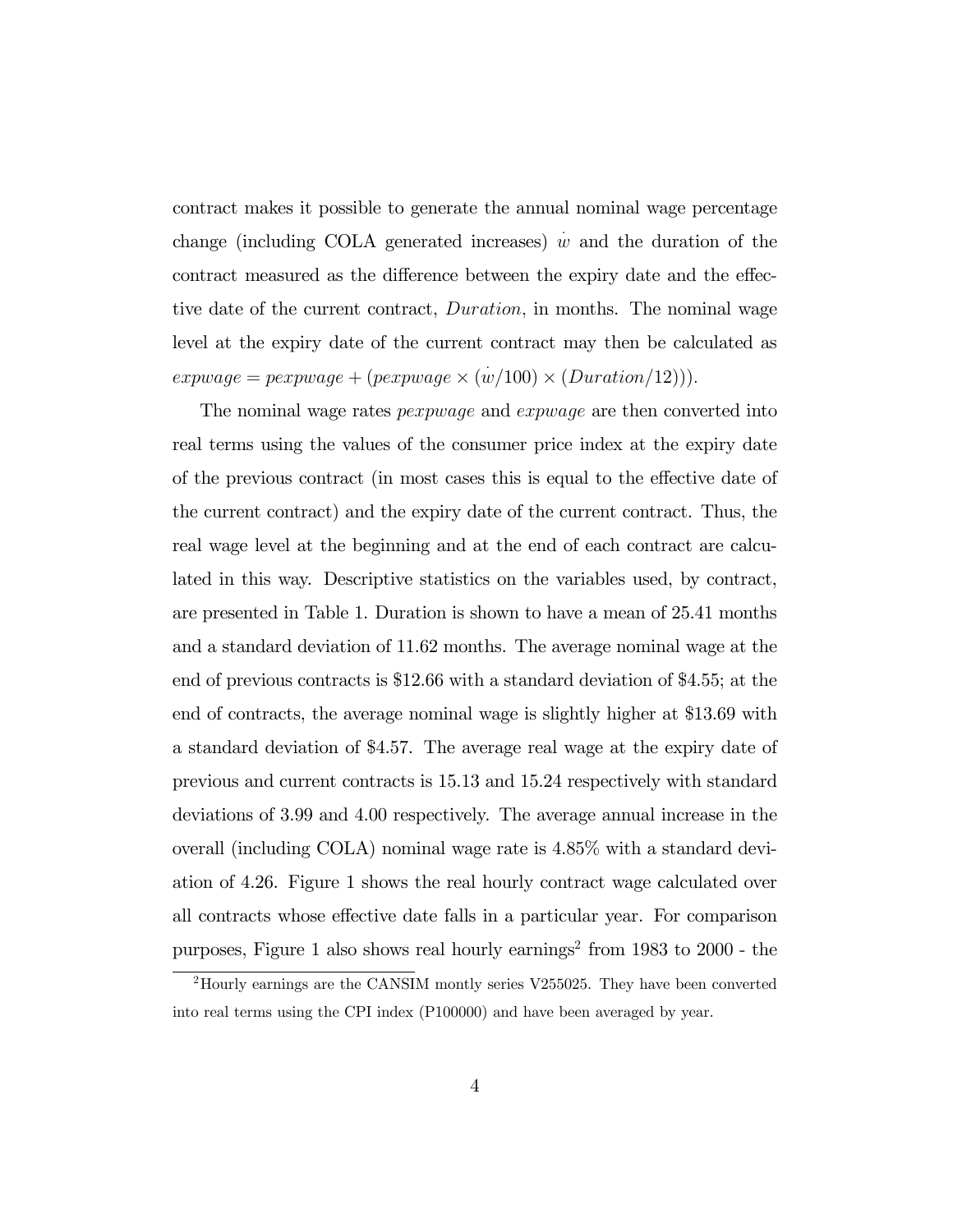period over which the latter series is available. The contract real wage series is higher and more volatile, especially during the 1990s. The relative position of the two series is not surprising given that contract wages come from large firms in the unionized sector. The greater volatility of the contract series reflects the turbulent period of industrial relations in the public (provincial and federal) sector during the period 1991 -1996, a period during which active wage control policies were pursued. In addition, the contract series is more likely to reflect idiosyncratic forces which average out in the aggregate. Both series in Figure 1 show the remarkable stability in the unconditional real wage through time. In general, there has been no perceptible real wage growth over this period and, indeed, both series are below their starting values by the end of the period. One issue that is explored below is whether productivity gains have influenced wage growth at the pair level during this period.

The HRDC data base includes a regional identification code and 3-digit SIC code which allow us to create seven regional dummy variables (Atlantic, Quebec, Ontario, Prairie, British Columbia, Territories and Multiprovince3) and ten industrial dummy variables (Natural Resources, Manufacturing, Transportation, Communication, Utilities, Trade, Education, Health, Services and Others) that categorize each contract. Table 1 shows that most contracts are in Education (27%), followed by Manufacturing (20%), and in Ontario (35%). Figures 2 and 3 show the hourly real contract wage calculated over all contracts, whose effective date falls in a particular year, by SIC (Figure 2) and by region (Figure 3). As in the case of Figure 1, a striking feature

<sup>3</sup>Certain contracts cover more than one province and are thus multi-regional.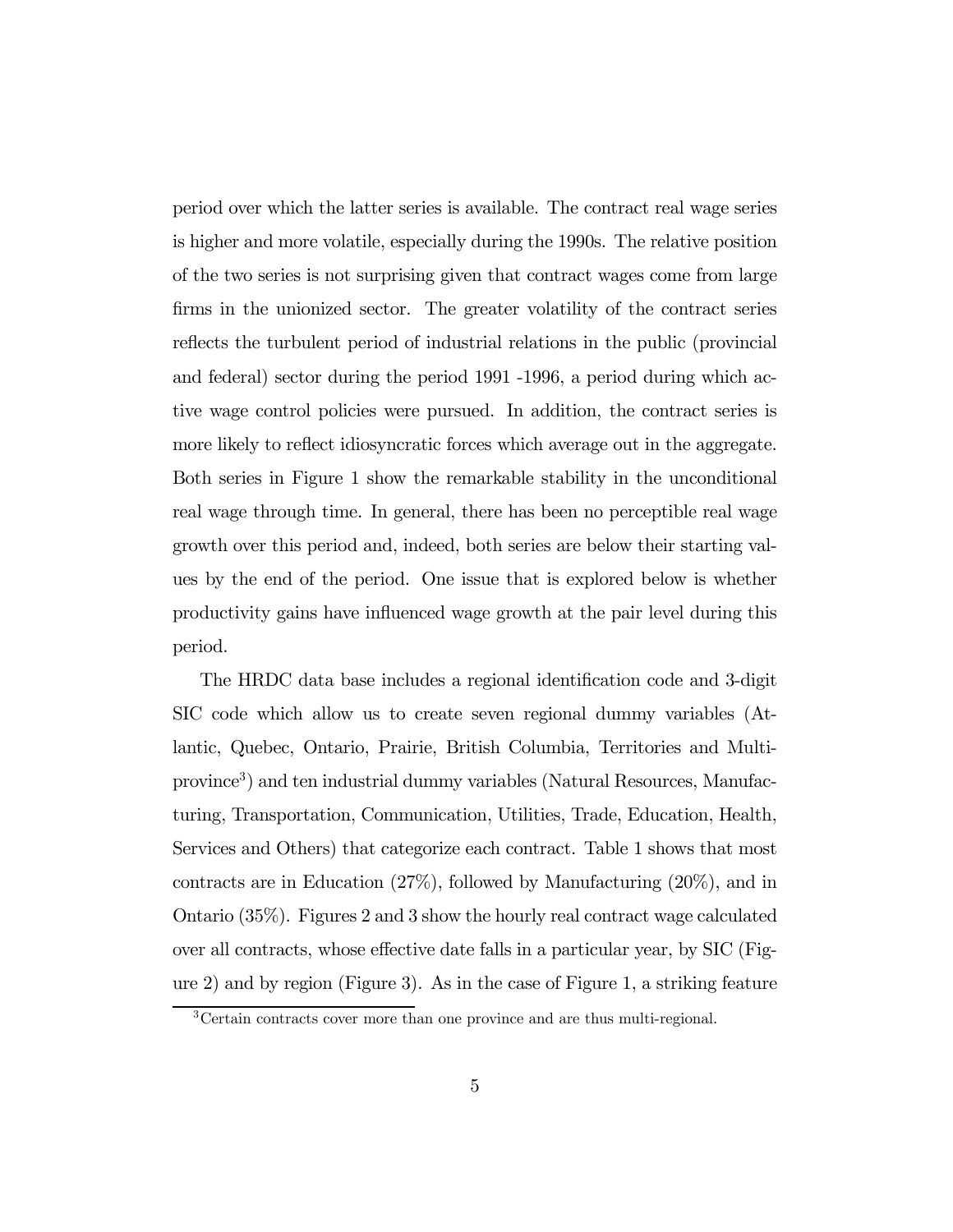of Figures 2 and 3 is the remarkable flatness of the series for each industry and region. However, more features of interest are apparent at the industry and regional levels. In Figure 2, remarkably stable inter-industry wage differentials are apparent over this two-decade period. Services generally have the lowest real wage while contracts in Education, Natural Resources, Transportation and Manufacturing tend to have the highest real wages. This ranking is consistent with the one in data from the 1986 Labour Market Activity Survey of Canada established by Gera and Grenier (1994).<sup>4</sup> Figure 3 shows similar information to that in Figure 2 but on a regional basis. Contracts in the Atlantic provinces have the lowest real wages during most of this period while contracts in British Columbia and Ontario have the highest real wages - note that a common price index has been used to deflate across regions. Again, this ranking is consistent with stylized facts about regional disparities in Canada over the period studied. In the empirical work below we take into account possible industry and region effects. There is slight

<sup>&</sup>lt;sup>4</sup>There is a widespread view that industry effects, which are significant in individual wage functions, cannot be easily explained by classical competitive theories of wage determination (see Slichter (1950), Thurow (1976), Wachtel and Betsey (1972) and Cain (1976)). Studies of wage determination based on human capital and mobility frictions typically leave substantial unexplained inter-industry or inter-firm wage differentials - see Dickens and Katz (1987) and Krueger and Summers (1988). Helwege (1992) shows that those differentials are not highly positively correlated with subsequent employment growth, as one could expect if they resulted from mobility frictions. Gibbons and Katz (1992) investigate the possibility that differentials are explained by unmeasured ability differences but do not have encouraging results. The more recent study by Walsh (1999) shows that the efficiency wage model can only explain a small fraction of the wage differentials that prevail accross industries.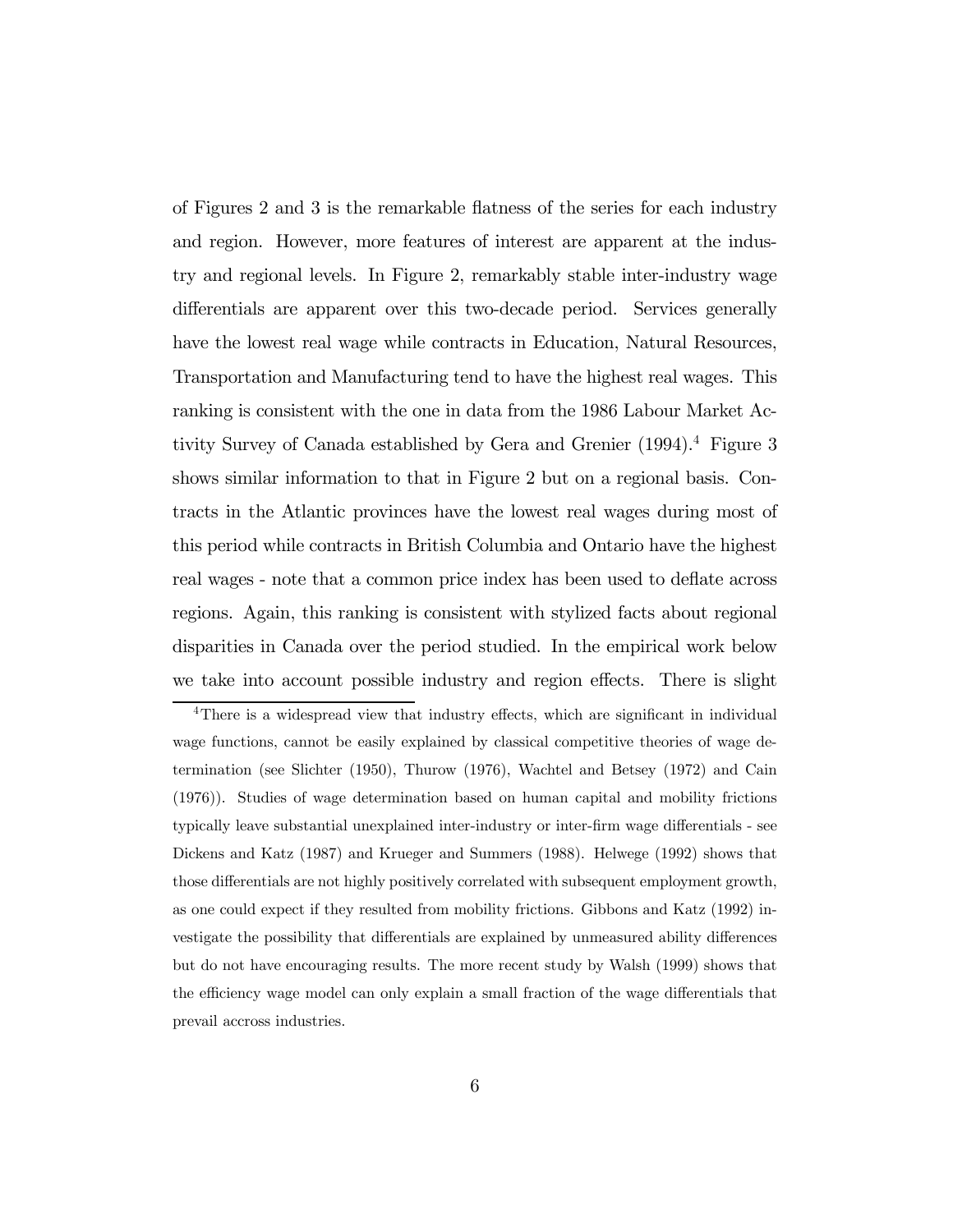visual evidence of some convergence in the series of Figure 3, a general issue to which we return below.

One contribution of this paper is arranging the contract data into pairbased chronologies. This is achieved by sorting the contracts using the unique identifier for each pair. Overall, 1574 unique chronologies can be created. The longest chronology involves as many as 19 renewals and spans a horizon of 24 years. As an example, Figure 4 presents the 17 longest real wage chronologies in Manufacturing. Each line shows the real wage history embodied in the contracts signed by a particular pair. For instance, the top line joining the circles shows that this particular pair agreed to the highest sequence of real wages among all the chronologies shown. The first dot shows the beginning-of-contract (i.e. pexpwage) real wage for a one-year agreement that became effective in 1979 and the next dot its end-of-contract real wage (i.e. expwage); the latter is higher than the former, indicating that there was real wage growth during this contract. The end-of-contract real wage is also the (prior to the) beginning-of-contract wage for the next agreement which became effective in 1980 and lasted until 1983. This second contract entailed a reduction in the real wage rate. This may have occurred despite increases in the nominal wage rate if, as was likely, inflation was unexpectedly strong during this contract. The third contract in the sequence began in 1983; it was a two-year contract, and did entail real wage growth. The particular chronology discussed shows the changing pattern of contract duration for the pair involved and follows a slight upward trajectory. This is generally true of the other chronologies shown in Figure 4. There is considerable difference in the real wages paid by the top and bottom chronologies; in the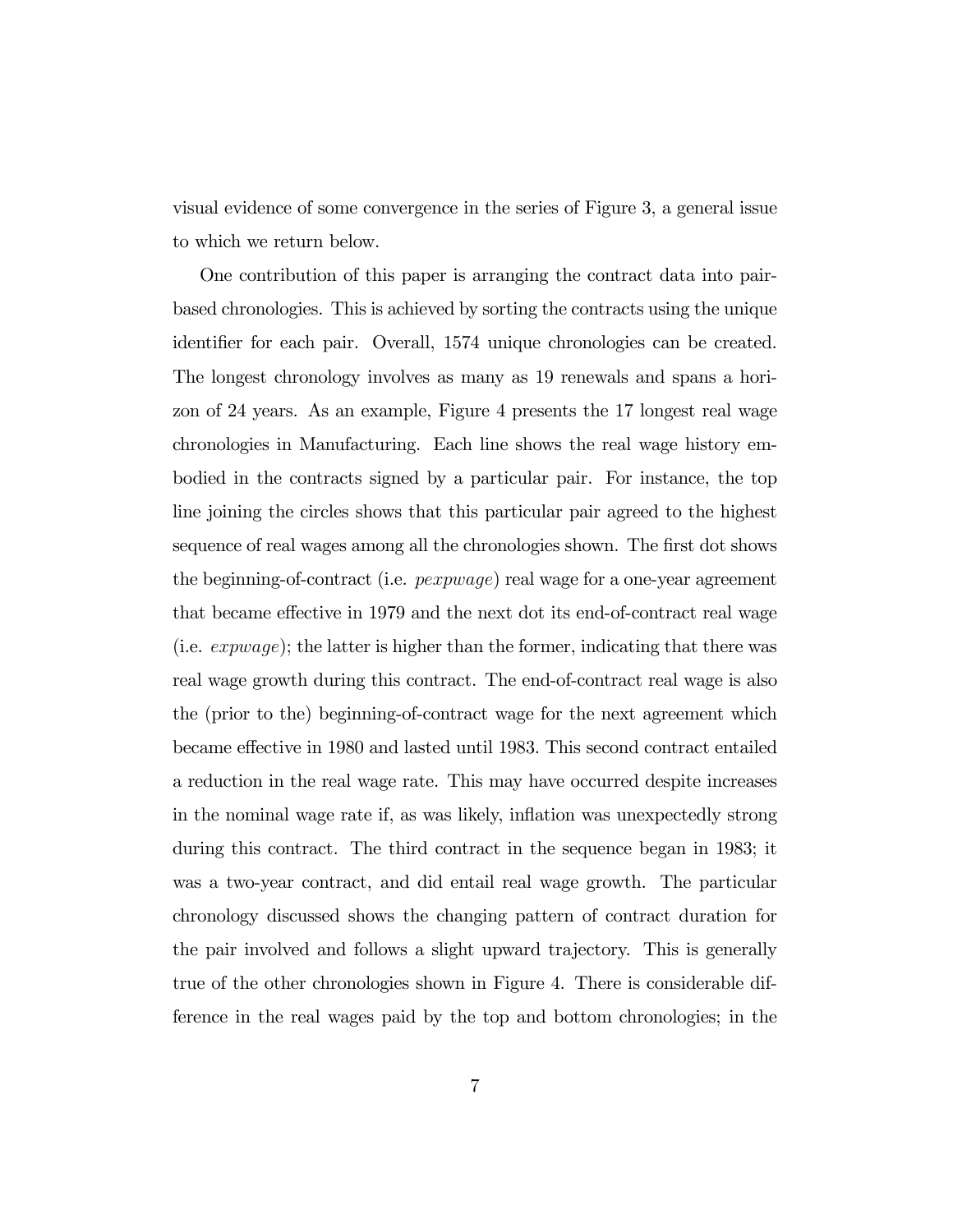case of Figure 4, this difference is more than ten real dollars per hour. This is noteworthy given that, in both cases, the real wage shown is the base wage for firms in manufacturing, albeit not necessarily firms of the same size and not necessarily paid to workers with similar skills who are represented by the same unions. It should be noted that a smaller difference remains even if we confine Figure 4 to Ontario, thereby reducing (but not eliminating) regional disparities. A final feature of Figure 4 is that not all chronologies begin or end at the same time.

For some purposes, it is useful to have common starting and ending points for these chronologies. For instance, any discussion of the influence of the initial wage and convergence would be facilitated if this condition were satisfied. With this in mind, we selected a fixed window of 22 years, from 1980 to 2001, and discarded the modest amount of information outside this window. When a chronology is incomplete, either at the start or at the end of the window, we use information in the extant chronology to complete it. More precisely, we calculate the average annual growth rate 'Grate'  $Grate_i$  = ( ln  $w_{Ti} - ln w_{0i}$  / T over the entire extant chronology of length T and use this to compute the starting (1980) level of the real wage;  $w_{Ti}$  indicates the expiry wage *expwage* at the end of the last contract and  $w_{0i}$  the initial wage pexpwage at the beginning of the first contract in the chronology. The resulting information is used in Figure 5 to illustrate how the values of Grate in the 387 chronologies in Manufacturing relate to the logarithm of the initial wage in the respective chronology. A negative relationship, statistically significant at the  $1\%$  level, is suggested - figures in brackets are t-statistics. We return to this issue in the empirical section below.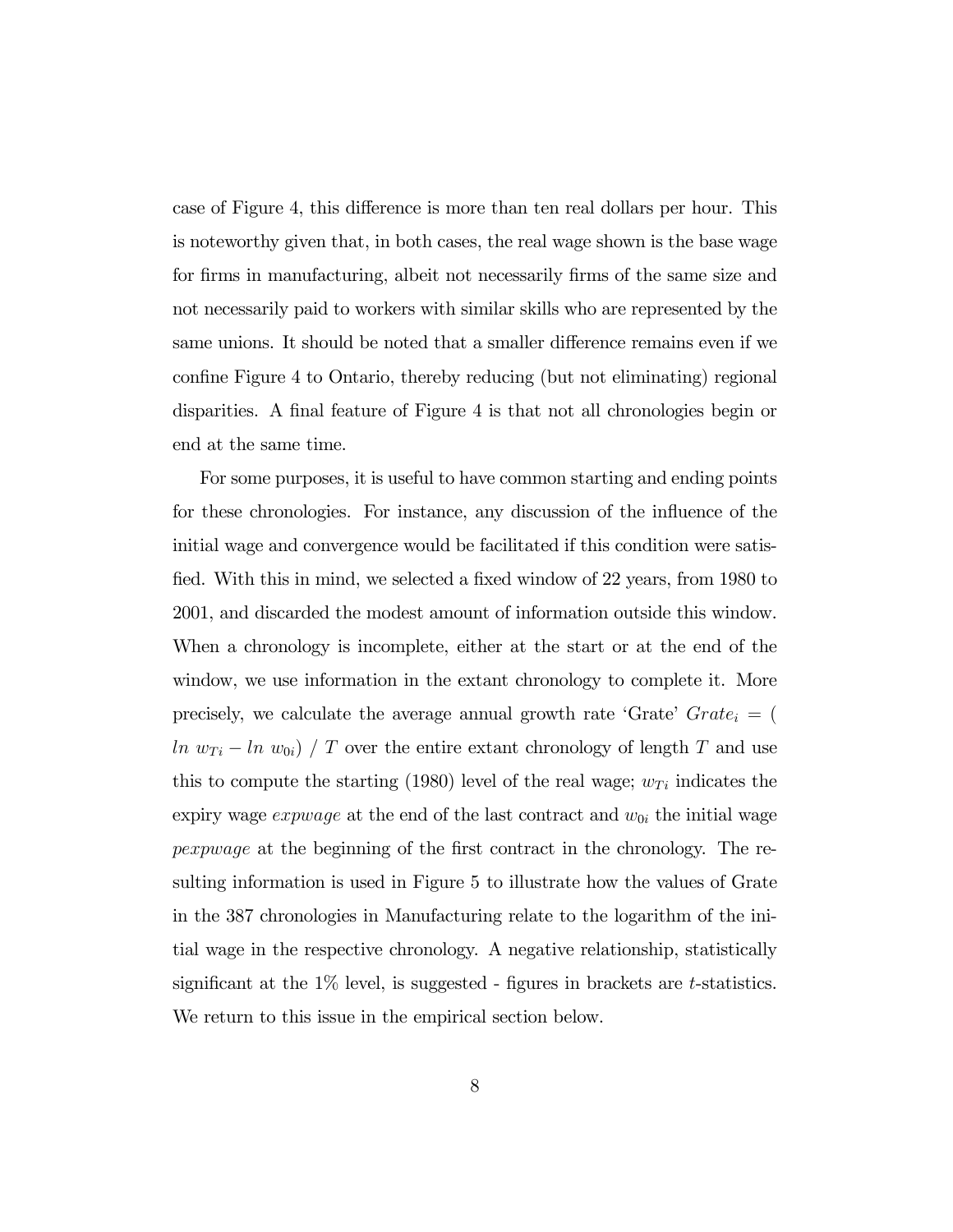Table 2 shows descriptive statistics on important variables based on the set of 1574 chronologies. The average value of Grate is 0.0032, suggesting that the very flat profile of the illustrative chronologies in Figure 4 is more broadly representative. The standard deviation of Grate is 0.0136. The average value of the real wage rate at the start of the historical chronologies is 14.43 real  $dollars<sup>5</sup>$  with a standard deviation of 3.94. When the historical chronologies are completed back to 1980 (where this is necessary), the average value of the real wage in 1980 is  $14.62$  with a standard deviation of  $4.7<sup>6</sup>$  The closeness of the figures in rows 2 and 3 of Table 2 suggests that the historical and completed chronologies are not very different. This, despite the fact that the completed average length of the chronologies over this window is 12.01 years. The number of renewals in the historical chronologies is, on average, 5.67 with a standard deviation of 3.93. Regarding industries and regions, 25 percent of all chronologies are from the manufacturing sector and 33 percent of them are from Ontario.

A variable that has an important long-run role in the wage determination process is productivity growth. The variable 'Prod' is is defined as the annual growth rate of an index of labour productivity over the length of each historical chronology. It was generated from Statistics Canada Table 383-0005

<sup>&</sup>lt;sup>5</sup>Note that this number is lower than the figure of 15.13 real dollars reported, in the contract-based Table 1, as the average real wage at the expiry of the previous contract because it is calculated at an earlier point in time.

<sup>&</sup>lt;sup>6</sup>The fact that the 1980 average real wage of the completed chronologies exceeds the average real wage at the start of chronologies (row, 3 versus row 2 in Table 2) suggests that the real wage chronologies that have had to be projected back to 1980 entailed higher than average real wages.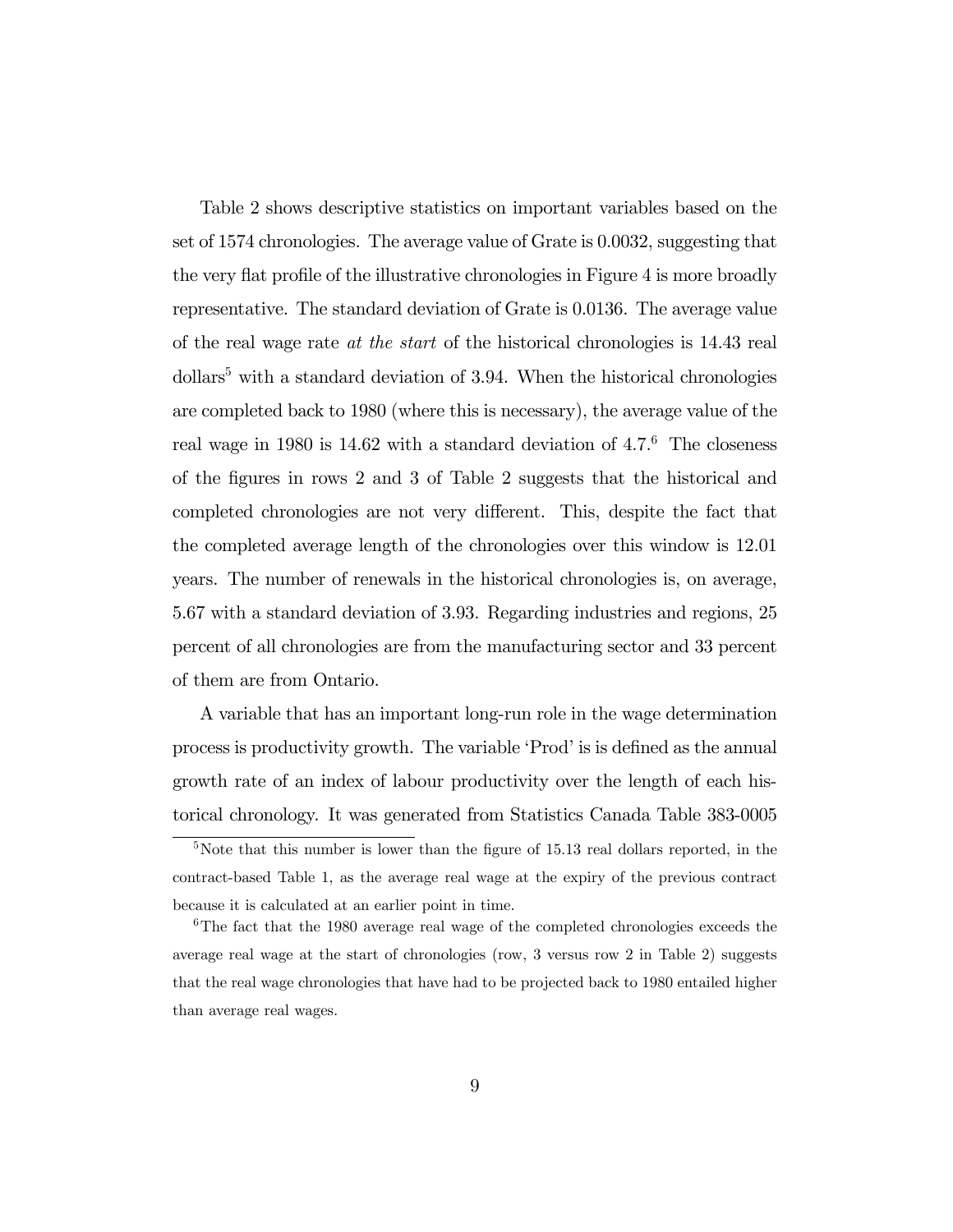and was attached to the HRDC database using the three-digit SIC code and the effective date of the contract. Prod has a mean of 0.0171 and a standard deviation of 0.0183 over the chronologies in the sample - Table 2. While this average annual growth rate is modest, it would, over the two decades studied, justify a noticeable increase in the real wage rate. We examine whether what is apparently not evident in the averages plotted in Figures 2 and 3 can be a significant statistical force at the individual chronology level.

Another variable that may condition real wage outcomes in the long run is the professionalism and effectiveness of the labour relations practices followed by the bargaining pair.<sup>7</sup> These practices are not exercised in a vacuum but, rather, reflect the economic environment that the pair operates within. A variable that may capture both aspects is the duration of negotiations between the pair (Durneg) leading up to the contracts that make up the chronologies. In the HRDC data, this variable is measured as the length of time between the official notice to bargain and the settlement date for the contract. It has a mean of 8.18 months and a standard deviation of 4.37 months - Table 2. In a number of games, the pie gets smaller with delays in reaching agreement. In this spirit, we take account of Durneg in the empirical work below.

We also report, in rows 2 and 4 of Table 3, an alternative initial real wage and the average value of the duration of negotiations in the previous contract P during. These variables are used to deal with possible endogeneities in the

<sup>&</sup>lt;sup>7</sup>Blanchard and Philippon (2004) consider the links between the 'quality of labor relations', the speed of learning by unions and the effects on unemployment of economic shocks. They provide an aggregative model that clarifies these links and some crosscountry empirical evidence that is consistent with their existence.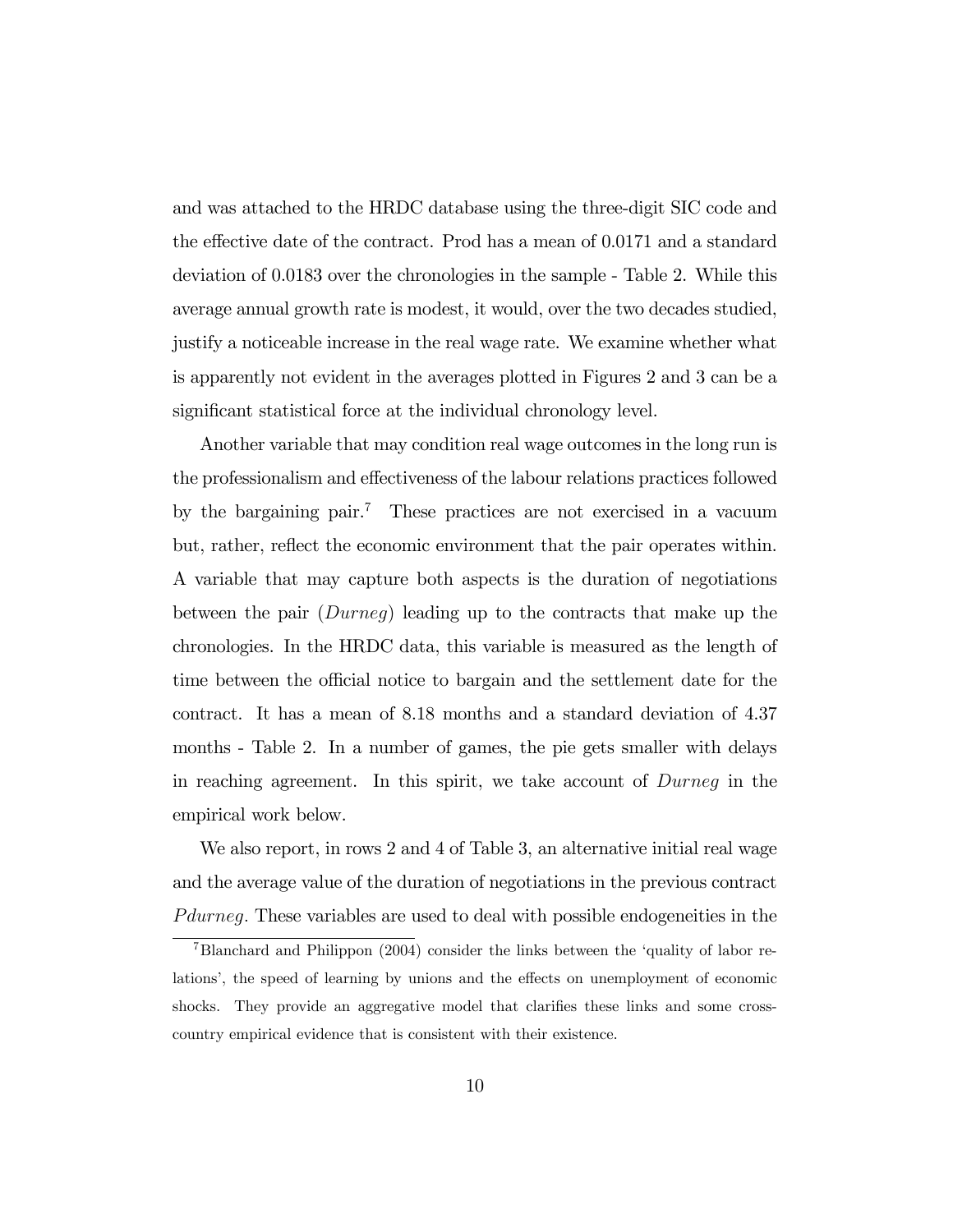regression analysis that follows - see the next section. For the moment, we note that, though they are independent of current-contract notions, they are close (in terms of descriptive statistics) to the variables that they will instrument.

# 3 Methodology

Having introduced the concept of the wage chronology and having traced out 1574 such chronologies in various industries and regions, we turn to an econometric analysis of the determinants of the annual rate of real wage growth, Grate, implied in each chronology. As already noted, this rate is established for each chronology over its life, a life that may be shorter than the 22-year window between 1980-2001. We control for industry and region effects but also explore the influence of the other variables mentioned above, namely the average (over the chronology) annual rate of productivity growth *Prod* and the average (over the chronology) duration of negotiations embarked on by the pair Durneg. When the influence of the initial real wage is also taken into account, this wage is normalized at its 1980 value. In the case of incomplete chronologies, Grate is used to project the earliest available real wage backwards to 1980 and, in light of this, *Grate* remains the appropriate regressand.

The forces of wage arbitrage and convergence would imply a negative relation between  $Grate$  and the initial real wage  $lnW_0$ . However, measurement of this process could be complicated by unobservables. If, for example, the forces of managerial dynamism that make for sustained growth over time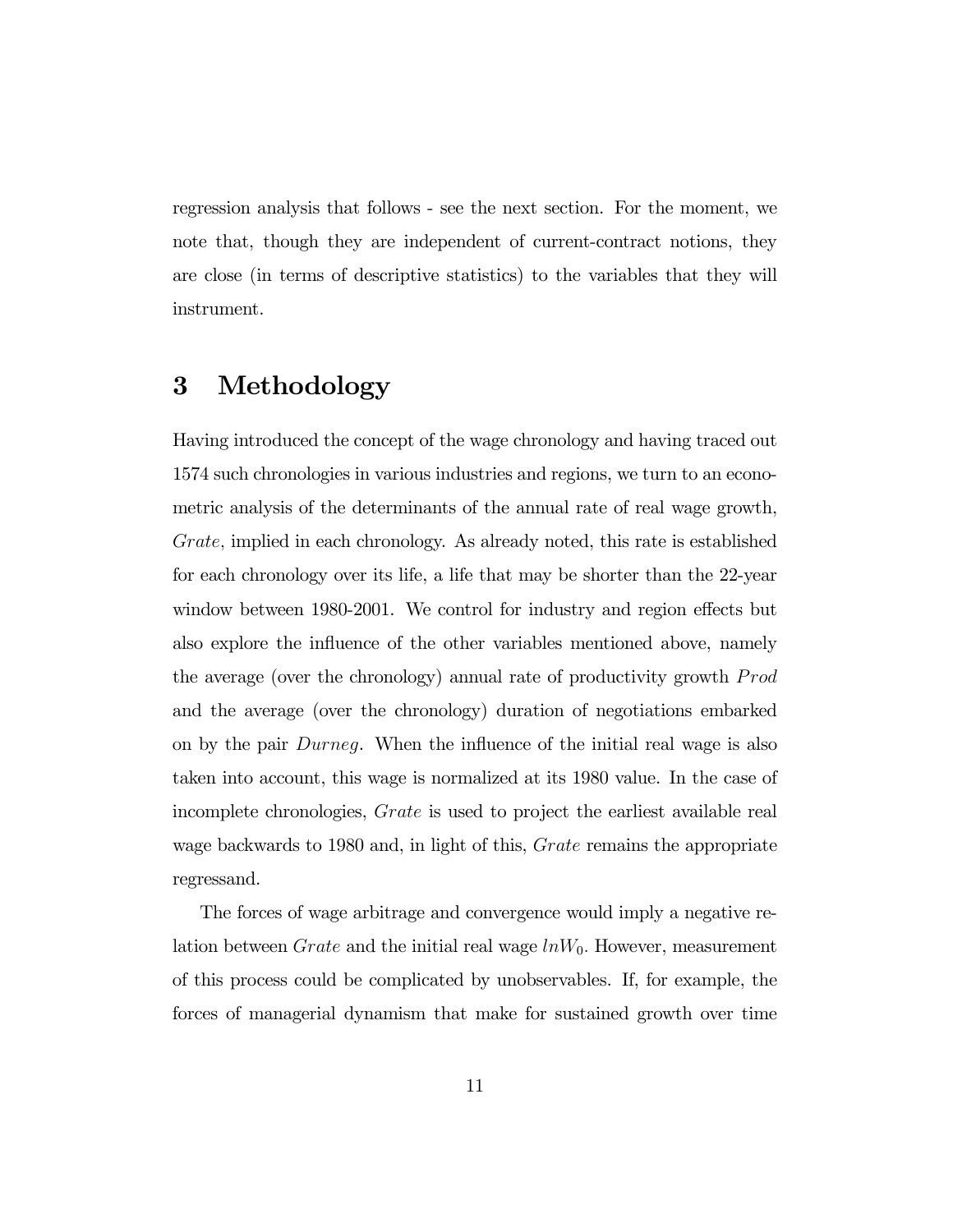(such that Grate defined over the entire chronology is high) also imply conservative wage setting preferences on the part of the firm, the initial wage might also be unusually low. Thus, the initial wage when it is included as a regressor may be negatively correlated with the equation error term; if so, the estimator of the coefficient on  $lnW_0$  will be biased. In order to avoid this possibility, we instrument (using Two Stage Least Squares) the initial 1980 wage for each chronology using a relevant average of starting wages which excludes the own wage for each particular chronology. This average is calculated at the detailed three-digit industry level (rather than the more aggregate level used in the regressions) and for the province (rather than the more aggregate region used in the regressions) within which each particular chronology is located - see row 4, Table 2. Its natural logarithm is used to instrument the natural logarithm of the initial real wage  $lnW_0$ .

A similar complication may arise with respect to Durneg. If, for instance, large settlements that are due to unobservables take longer to negotiate, then the error term may be positively related to Durneg, leading to bias in the estimation of its coefficient. The potential problem here may not be severe: An unobservable that makes for a high wage settlement may not always involve long negotiations if it is acknowledged by both sides of the bargain. In addition, in the regressions that follow, Durneg is defined as an average over all the contracts signed by the pair in each chronology, thereby weakening the endogeneity mechanism. Nevertheless, we explore two robustness checks: First, we proxy the industrial relations context within which the bargaining pair works with the previous-contract duration of negotiations  $(Pdurneg)$ , see row 8, Table 2 for descriptive statistics. In an alternative approach,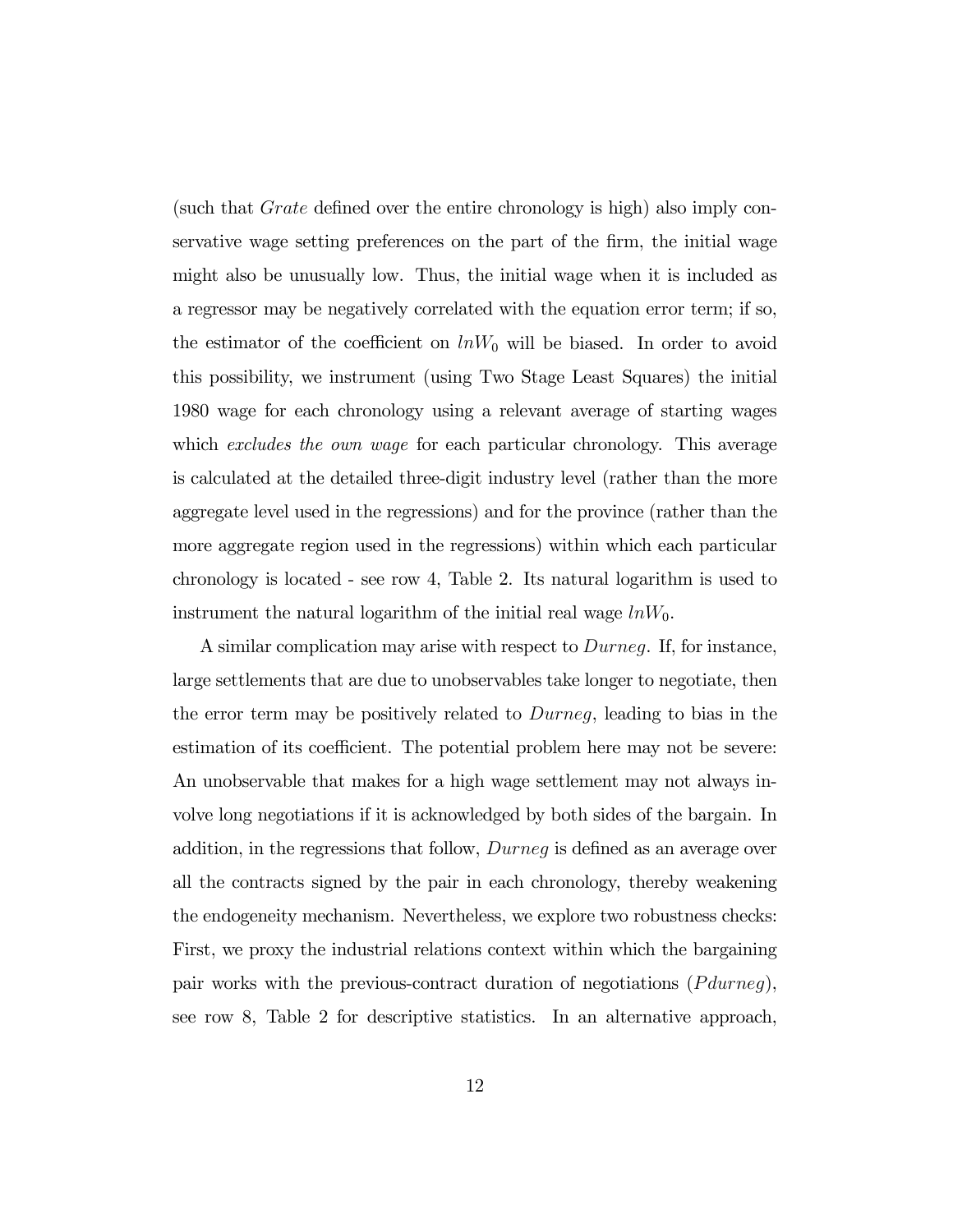we treat *P durneg* as an instrument, in which case the predicted values for Durneg and  $lnW_0$  in Two-Stage-Least Squares are constructed from all exogenous variables as well as the two instruments. These specifications are explored in the appendix Table A1. All estimation is carried out with SAS.

In all cases, the average number of employees in each chronology is used to weight the data for each chronology.

#### 4 Empirical Results

Table 3 contains the estimates obtained. Results I-III refer to weighted OLS regressions where the possible endogeneity of  $lnW_0$  is not taken into account. Result I reports the regression of *Grate* on an intercept, *Prod* and *Durneg* only. Prod has the expected positive coefficient and it is significantly different from zero at the 1% level. Durneg has a negative coefficient which is significantly different from zero at the 1% level. When the logarithm of the initial wage is added, in Result II, the estimates on the coefficients of  $Prod$ and Durneg are not substantially altered and the initial wage has a negative coefficient which is significantly different from zero at the 1% level. The negative coefficient suggests some degree of convergence in that chronologies with large values of their initial 1980 real wage tend to be associated with low values of *Grate*. Industry effects (Manufacturing is the omitted class) and region effects (Multi-province contracts are the omitted class) are added in Result III. The coefficients for these effects are generally significantly different from zero at the 1% level. The estimated industry effects are consistent with the location of the profiles in Figure 2 and the results in Gera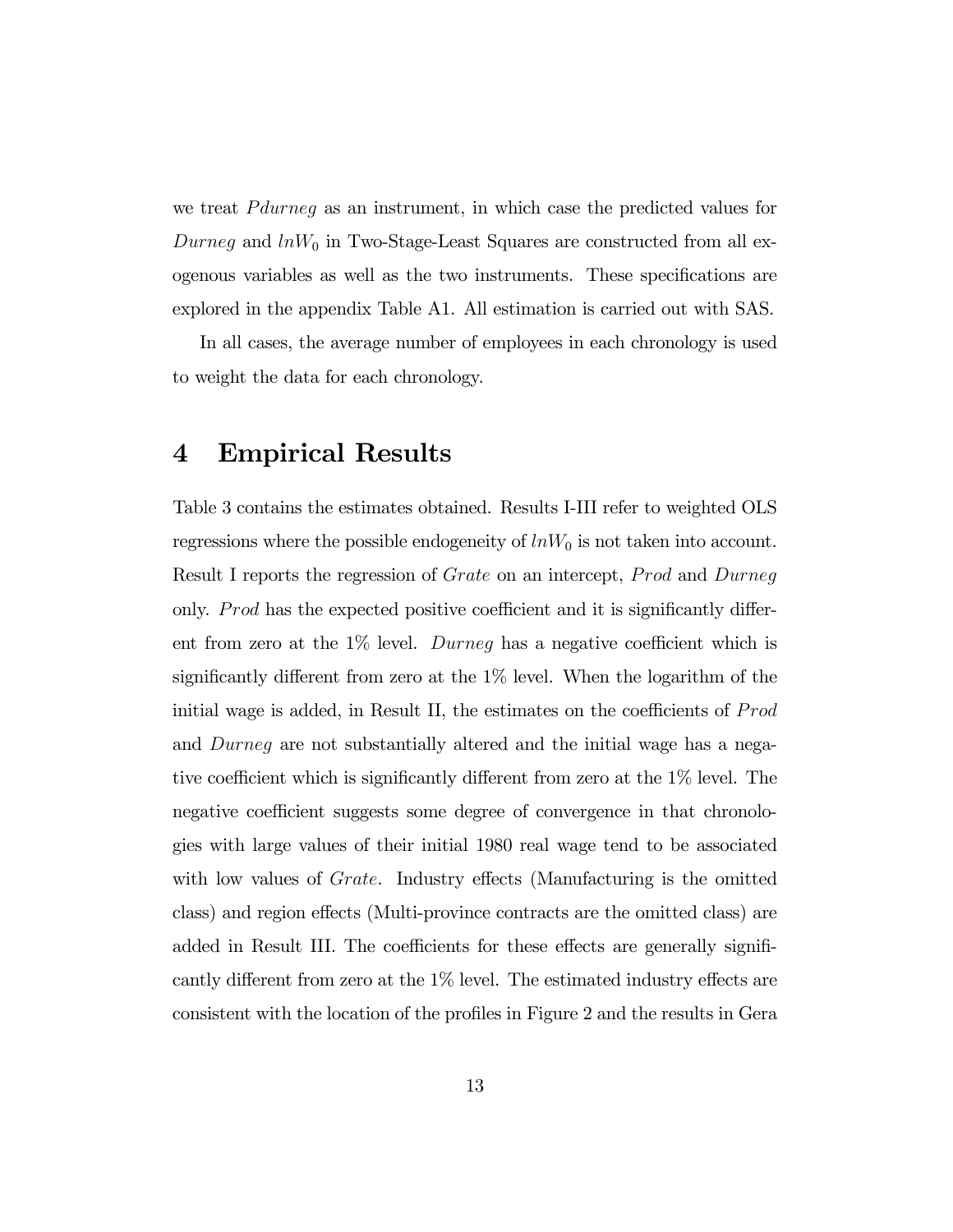and Grenier (1994). This suggests that the stylized facts on inter-industry differentials apply to base wage rates as well and, indeed (given that the regressand is wage growth), the stylised facts may become stronger through time. The estimated region effects are consistent with generally held views on regional income differences and growth patterns during this period; for instance, realizing that comparisons are made indirectly through the omitted class of multi-province chronologies, Ontario chronologies have relatively high growth and those in the Atlantic provinces, Quebec and the Prairies relatively low growth, suggesting that regional differences in base wage rates may increase.

The instrumental variable estimates appear in Results IV and V. Result IV, which excludes the industry and region effects, is quite similar to Result II, the main difference being the reduced t value for the coefficient on the instrumented initial wage, which nevertheless continues (at -10.56) to indicate that the logarithm of the initial wage has a coefficient which is significantly different from zero at the 1% level. Result V is analogous to Result III and generally similar except that chronologies in the Atlantic, Quebec and Prairie regions do not now have significantly lower growth than chronologies involving multi-region contracts. A Hausman (1978) specification test accepts equality between the OLS and IV estimates and, indeed, the coefficient estimates in Results III and V are very close.

Using the estimates in Result V, it is worth considering the quantitative importance of the estimates for the explanatory variables  $Prod$ , Durneg and  $lnW_0$ . An increase in *Prod* by one standard deviation (0.0183 in Table 2) would have the effect of increasing  $Grate$  by 0.000926 (0.0506 $\times$ 0.0183).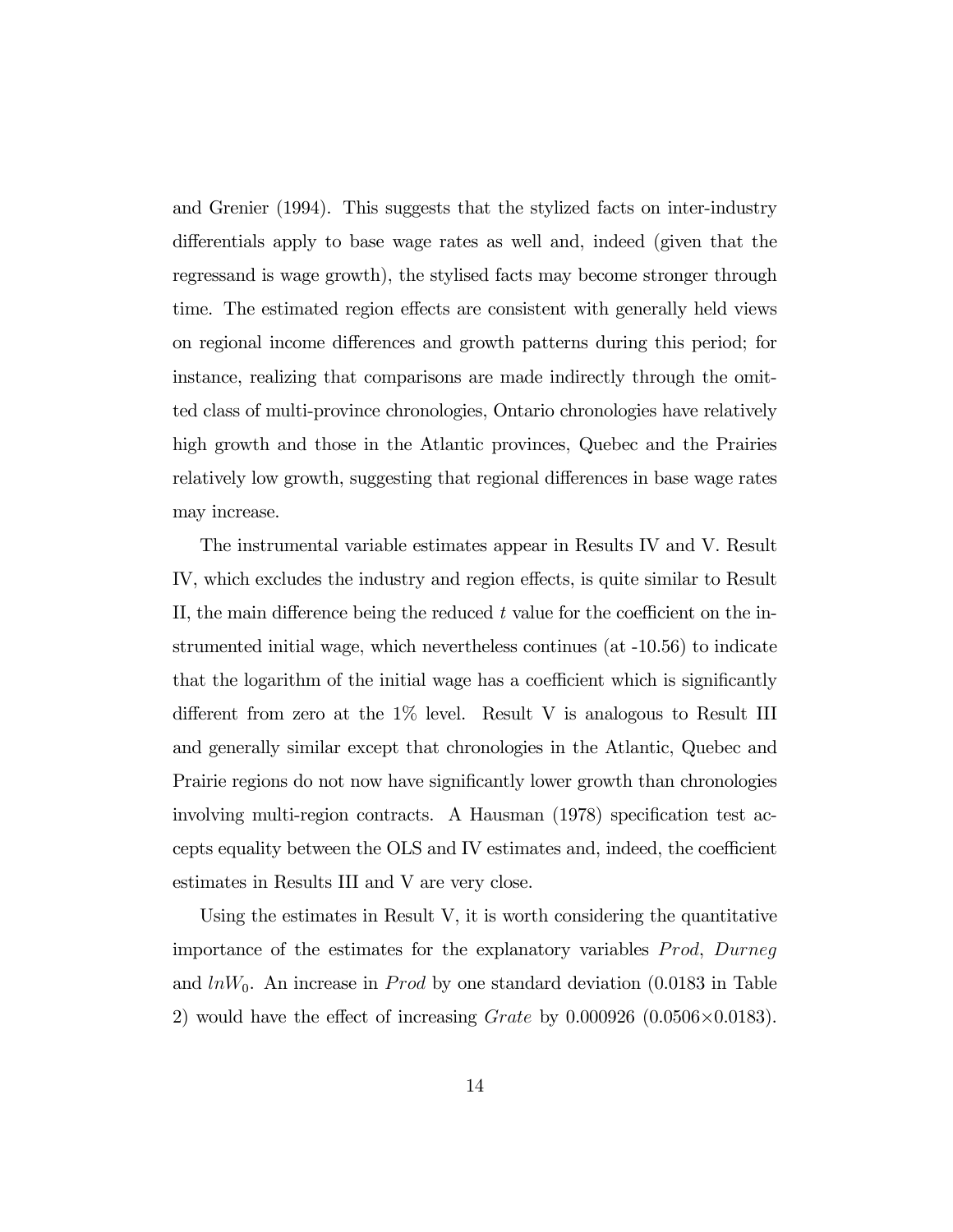This is approximately 29% of the mean value of Grate (0.0032) in Table 2. While this is not an enormous effect, it is not negligible either. Thus, the average annual productivity growth experienced over a chronology does have a measurable effect on the average annual growth rate of real wages over a chronology. An increase in Durneg by one standard deviation (4.37 in Table 2) would decrease  $Grate$  by  $0.000874$  ( $-0.0002\times4.37$ ), an effect comparable to that of an increase in *Prod* by one standard deviation. Thus, the ability of the pair to work effectively at the bargaining table does appear to have an impact on the real wage fortunes of the pair. Finally, an increase in  $lnW_0$  by one standard deviation (0.25 in Table 2) would decrease Grate by 0.00455 (-  $0.0182\times0.25$ . This suggests, relative to the productivity effects, substantial effects through the convergence processes. The effects of the convergence calculations are about five times as large as those for productivity.

While the economic case for the endogeneity of Durneg is not overwhelming, it is important to examine whether the conclusions reached above are robust to the procedures outlined in the previous section. In general, these robustness checks are favourable and we, therefore, confine their detailed presentation to an appendix. Note that a Hausman (1978) specification test accepts the equality of the OLS and IV estimates. Table A1 reports details of these checks. In the first regression, the variable  $During$  is replaced by P during The estimated coefficient  $(-0.0004)$  is equal to that reported as Result I in Table 3. When the instrumented version of  $lnW_0$  is added to the *Prod* and *P durneq*, the estimated coefficient (t value) is, at  $-0.0157$  ( $-10.21$ ) very similar to Result IV in Table 3. This is also true when industry and region effects are included (columns 5 and 6, Table A1). In the alternative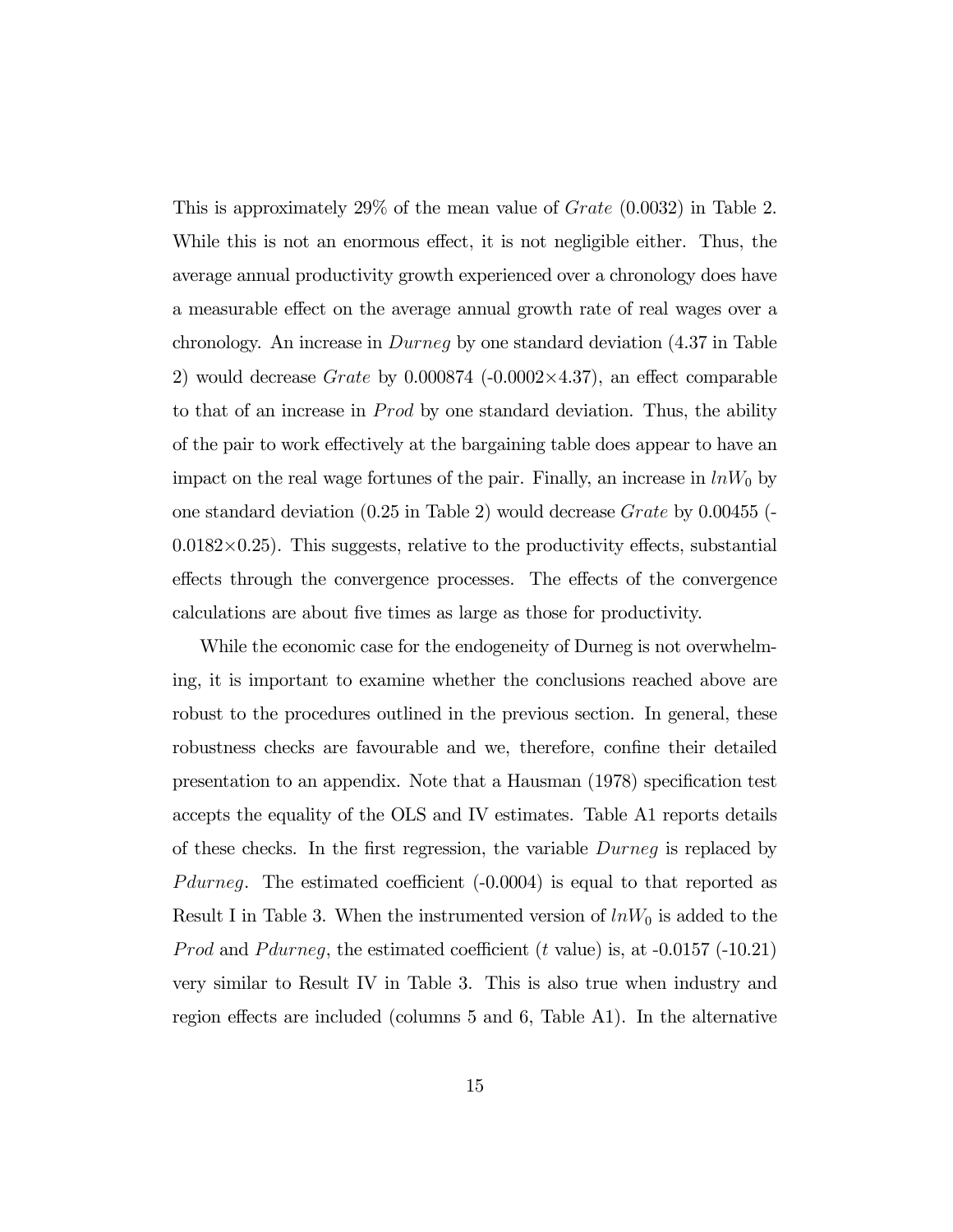robustness check, *P durneq* is used as an instrument for *Durneq* (columns 7 to 12, Table A1), while  $lnW_0$  continues to be instrumented as described above. In column 7, Table A1, the estimate for the coefficient on Durneg is higher and that for  $Prod$  lower than in column 1, Table A1. However, this difference disappears in the more complete specifications: In the most complete specification (columns 11 and 12, Table A1) Durneg entails a coefficient (-0.0002) which is identical to that in column 9, Table 3, albeit with a t value which, at  $-1.97$ , indicates significance at the 5% but not the 1% level. The coefficients on Prod and  $lnW_0$  continue to have the expected signs and be significant at the 5% level but they are somewhat lower in absolute values relative to those in column 9, Table 3. Thus, the calculations for their quantitative significance discussed above may present maximal impacts. Industry effects in these regressions are not much affected, though the regional effects display two noteworthy changes, namely the now (relative to Result V, in Table 3) significantly lower growth in real wages in Quebec and British Columbia relative to multi-province chronologies.

## 5 Conclusion

In this paper, we take a fresh look at the information contained in the repeated wage agreements struck by bargaining pairs over more than two decades with the view to examining, not the collective bargaining outcomes at a point in time that have been studied so far, but the long run outcomes implied in these bargains. This focus on the outcomes of individual bargains complements studies at more aggregative levels. While a number of outcomes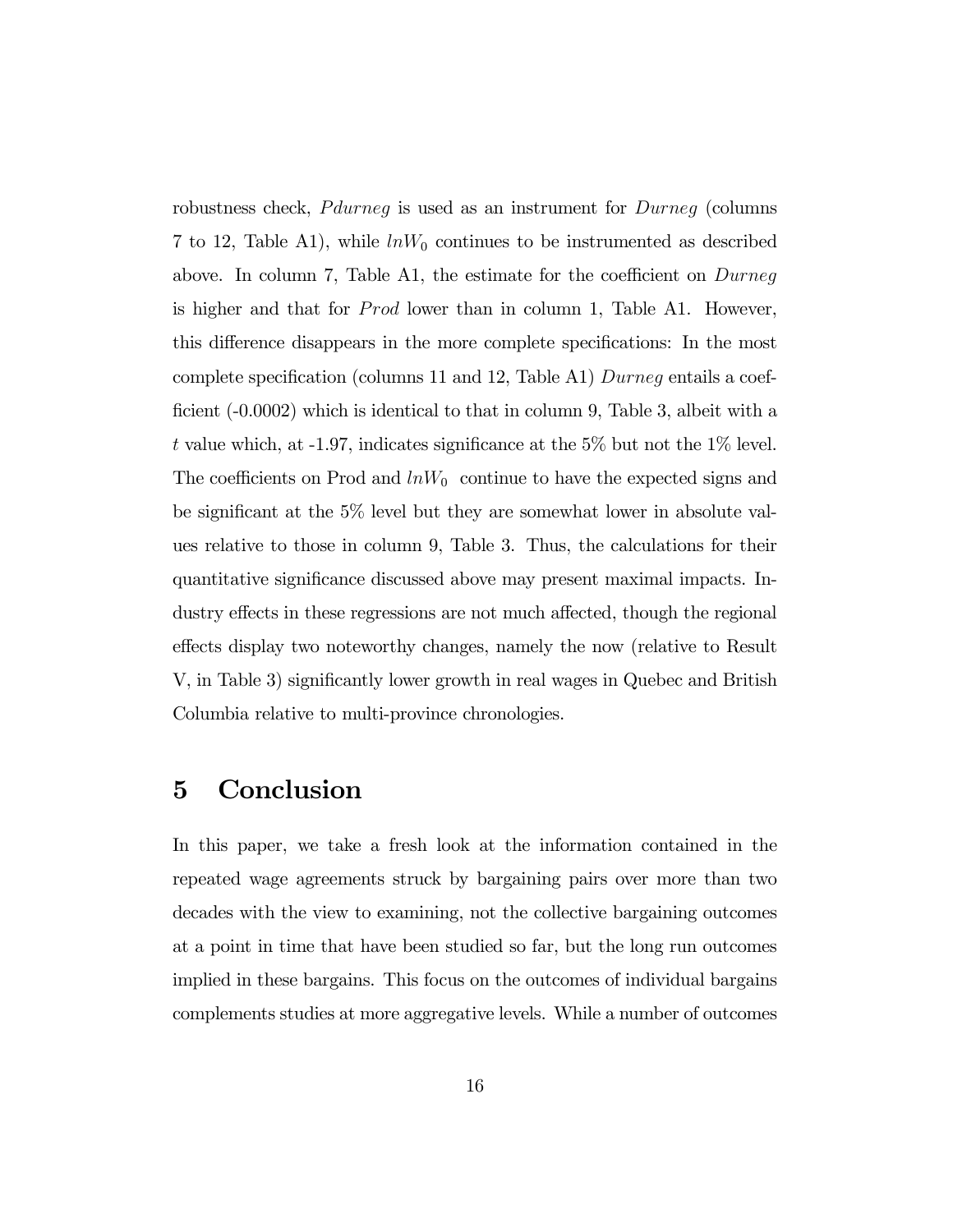such as contract duration and indexation can in principle be considered, we focus on real wage chronologies that trace out the long run pattern of real wages for each pair in the sample. This is an approach that has not been followed so far and one that, hopefully, casts light on the long run behaviour of the all-important notion of the real wage.

We generate the average annual growth rate in the real wage for each chronology and study the influence of productivity growth, the speed with which the bargaining pair can reach agreements and the initial wage on this growth rate. We do so controlling for and estimating industry and region effects that are consistent with intensification of the stylized facts on interindustry and regional wage patterns. We find that productivity growth and the bargaining skills of the pair influence the long-run growth in the real wage. Convergence in real wages, controlling for the other variables mentioned above, appears to be at work and it appers to be quantitatively strong.

The results in this paper pertain to the unionised sector, of course. While long run analysis of this kind is only possible because of the nature of the information in this sample, the results obtained may illuminate behaviour in the broader economy. The employees covered by this data represent 11% of the Canadian labour force; to the extent that similar results hold for contracts involving small numbers of employees, our findings would be more broadly applicable. It is worth recalling that, in contrast to the US, union membership in Canada as a proportion of non-agricultural employment is relatively high (32\%) in 1999). As longer panels on individuals become available, it would be interesting to focus on the long run labour market experience of individuals, appropriately averaged over wide-enough groups to remove idio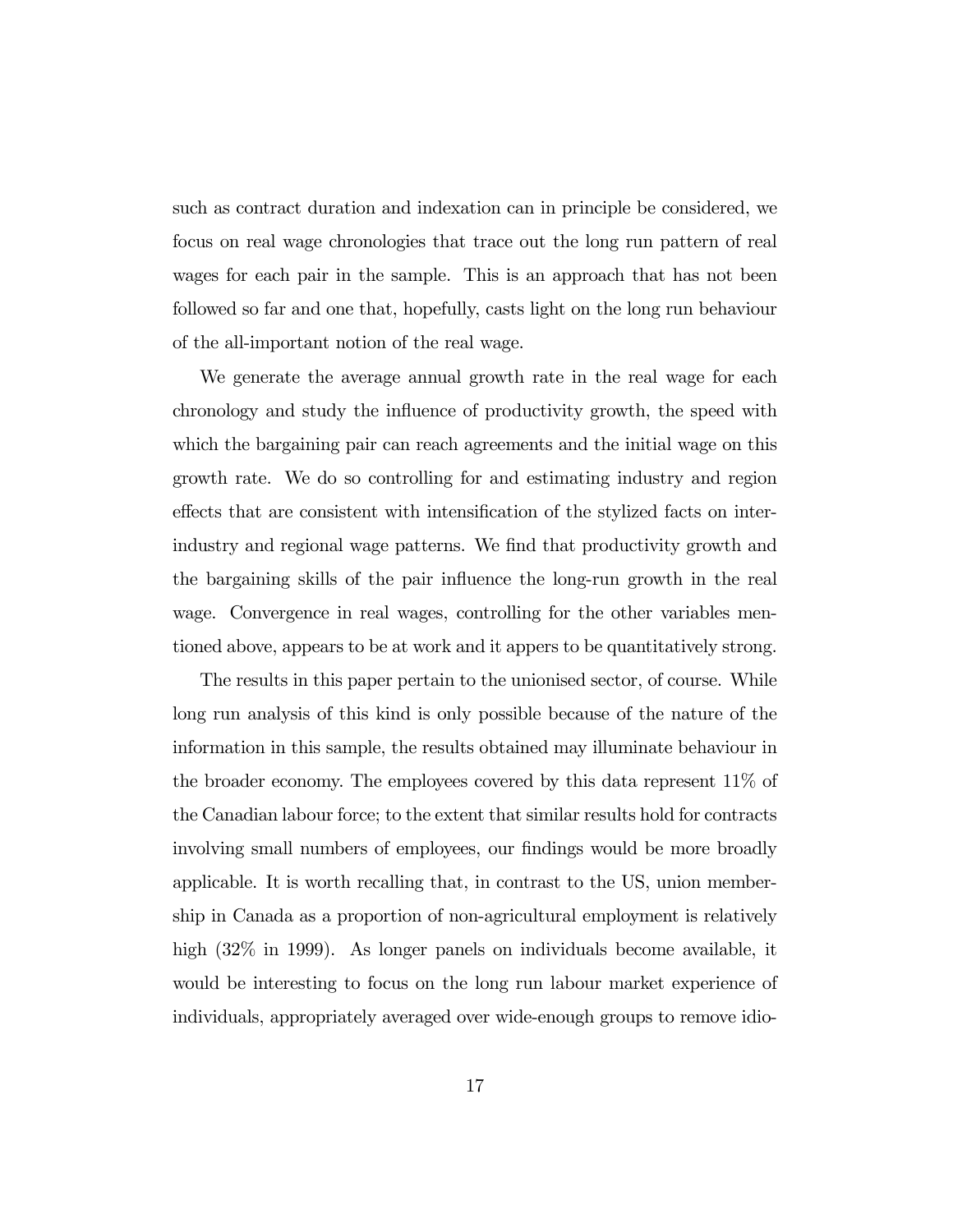syncratic effects. To our knowledge, these individual-based chronologies have not been studied.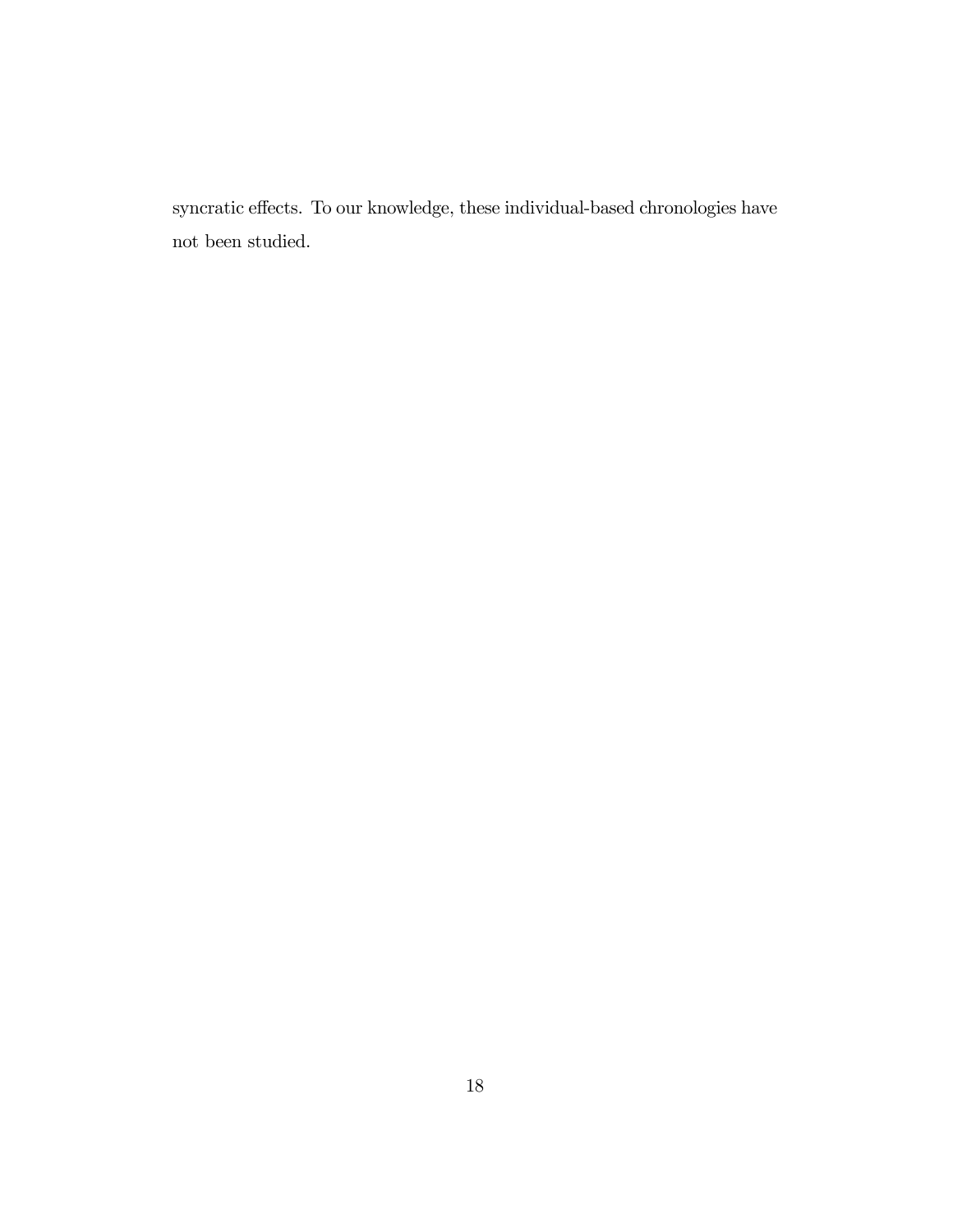# References

- [1] Blanchard, O. and T. Philippon (2004), "The Quality of Labor Relations and Unemployment", National Bureau of Economic research, Working Paper 10590.
- [2] Cain, G. (1976), "The challenge of segmented labor market theories to orthodox theory", Journal of Economic Literature, 14, 1215-1257.
- [3] Card, D. (1983), "Cost of living escalators in major union contracts", Industrial and Labor Relations Review, 37, 34-48.
- [4] Card, D. (1986), "An empirical model of wage indexation provisions in union contracts", Journal of Political Economy, 97, S144-S173.
- [5] Christofides, L. N. and D. A. Wilton (1983) "The determinants of contract length: an empirical analysis based on Canadian micro data", Journal of Monetary Economics, 12, 309-319.
- [6] Christofides, L. N. and D. A. Wilton (1985), "Wage rate determination in the aftermath of wage controls", Economica, 52, No. 205, 51-64.
- [7] Christofides, L. N. (1987) "Wage adjustment in contracts containing Cost-of-Living Allowance Clauses", The Review of Economics and Statistics, LXIX, No. 3, 531-536.
- [8] Christofides, L. N. and A. Peng (2006), "Contract duration and indexation in a period of real and nominal uncertainty", Labour Economics,13, 61-86.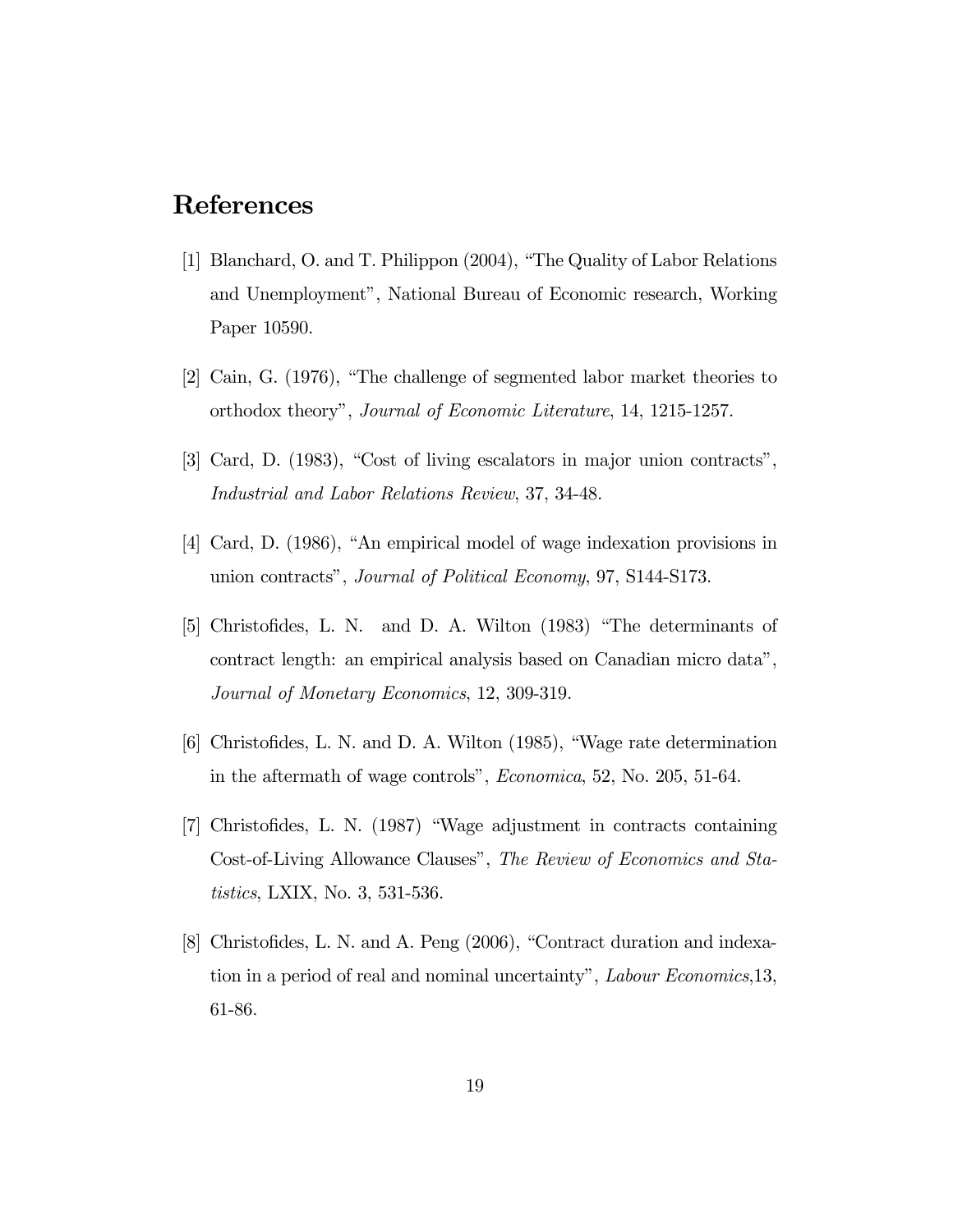- [9] Cramton, P. C. and J. S. Tracy (1992), "Strikes and holdouts in wage bargaining: theory and data", American Economics Review, 82(1), 100- 121.
- [10] Dickens, W. T. and L. F. Katz (1987), "Inter-industry wage differences and industry characteristics", in K. Lang and J. S. Leonard, eds, Unemployment and the structure of labor markers, Basil Blackwell, New York, 48-89.
- [11] Danziger, L. and S. Neuman (2005), "Delays in Renewal of Labor Contracts: Theory and Evidence", Journal of Labor Economics, 23(2), 341- 370.
- [12] Ehrenberg, R. G., L. Danziger and G. San (1983), "Cost-of-living adjustment clauses in union contracts: a summary of results" Journal of Labor Economics, 1, 215-245.
- [13] Ehrenberg, R. G., L. Danziger and G. San (1984), "Cost-of-living adjustment clauses in union contracts", in R. G. Ehrenberg (ed) Research in Labor Economics, Greenwich CT. JAI Press, 1-63.
- [14] Fortin, P. (1996), "The Great Canadian Slump", Canadian Journal of Economics, 29, No. 4, 761-787.
- [15] Gibbons, R. and L. f. Katz (1992), "Does unmeasured ability explain inter-industry wage differentials?", Review of Economic Studies, 59(2), 515-535.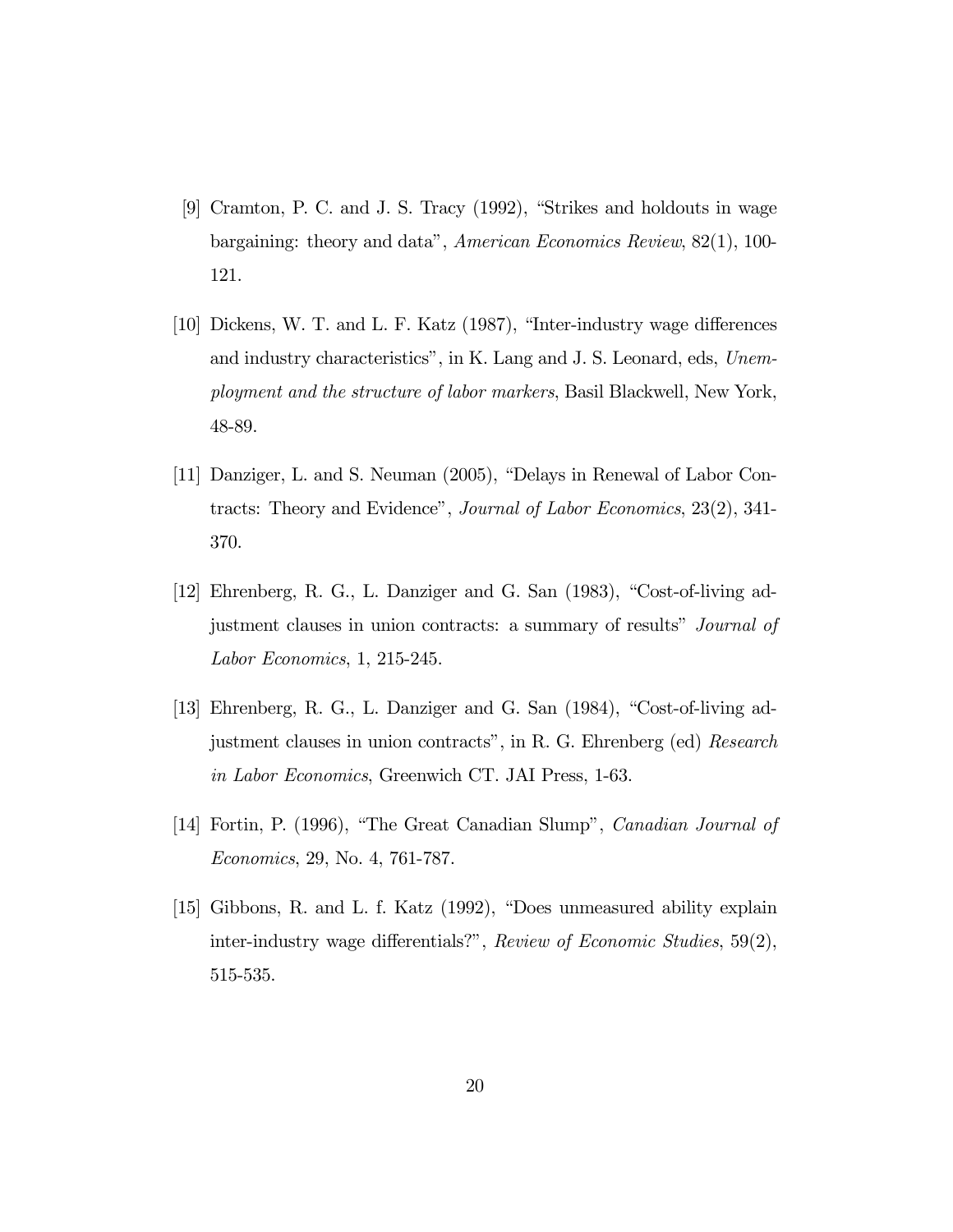- [16] Gera, S. and G. Grenier (1994), "Interindustry wage differentials and efficiency wages: some Canadian evidence", Canadian Journal of Economics, 27(1), 81-100.
- [17] Gu, W. and P. Kuhn (1998), "A theory of holdouts in wage bargaining", American Economics Review, 88(3), 428-449.
- [18] Hamermesh, D. S. (1970), "Wage bargains, threshold effects, and the Phillips curve", The Quarterly Journal of Economics, 84, No. 3, 501- 517.
- [19] Hausman, J. (1978), "Specification tests in econometrics", Econometrica, Vol. 46, 1251-1271.
- [20] Helwage, J. (1992), "Sectoral shifts and interindustry wage differentials", Journal of Labor Economics, 10(1), 55-84.
- [21] Hendricks, W. E. and L. E. Kahn (1983), "Cost-of-living clauses in union contracts: determinants and effects", Industrial and Labor Relation Review, 36, 447-460.
- [22] Hendricks, W. E. and L. E. Kahn (1986), "Wage indexation and compensating wage differentials", The Review of Economics and Statistics, 67, 484-492.
- [23] Krueger, A. B. and L. Summers (1988), "Efficiency wages and the interindustry wage structure", Econometrica, Vol. 56. No. 2, 259-293.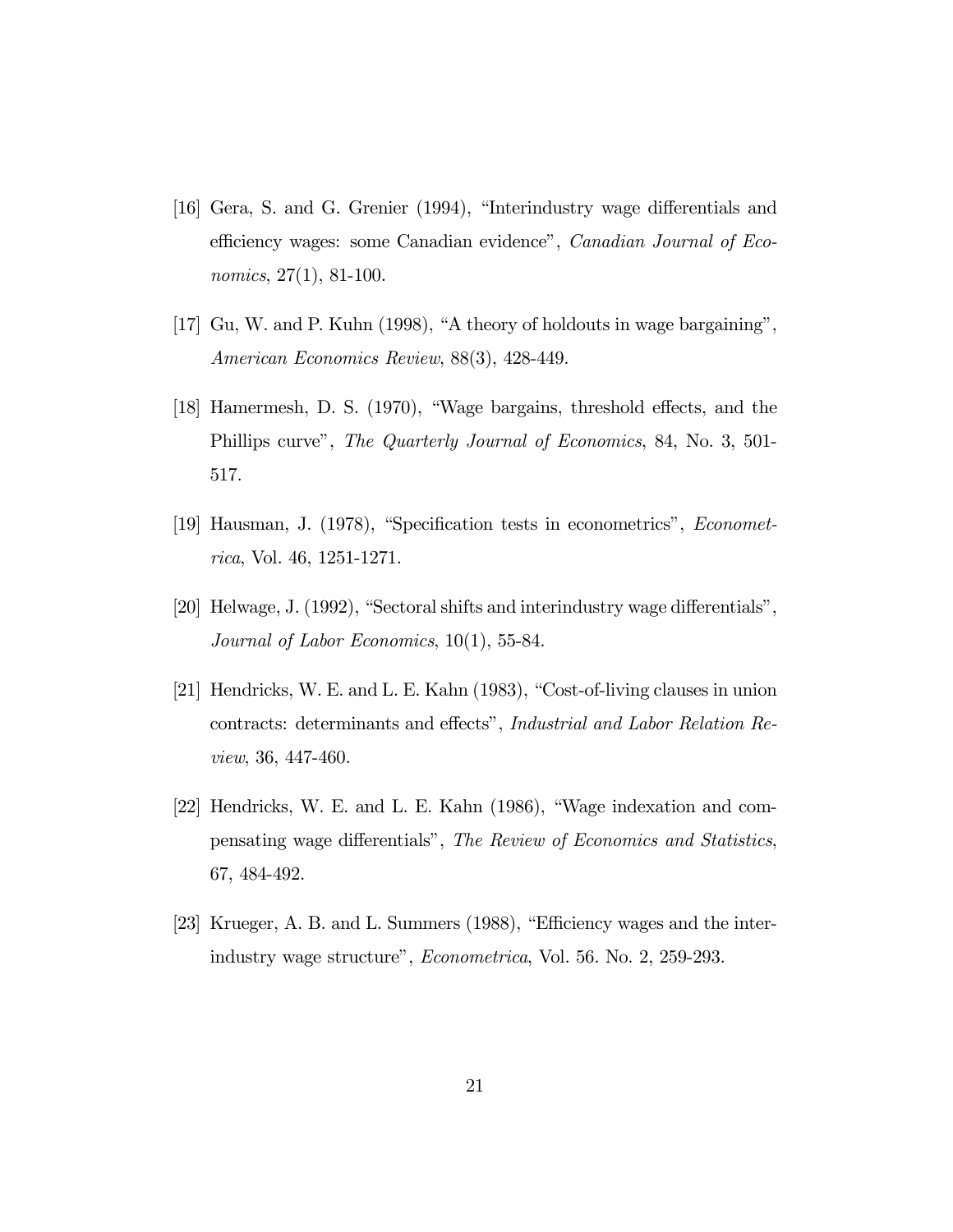- [24] Murphy, K. J. (1992), "Determinants of contract duration in collective bargaining agreements", Industrial and Labor Relation Review, 45(2), 352-365.
- [25] Murphy, K. J. (2000) "What effect does uncertainty have on the length of labor contracts?" Labor Economics, 7, 181-201.
- [26] Rich, R. and J. Tracy (2004) "Uncertainty and labor contract duration", Review of Economics and Statistics, 86, 270-287.
- [27] Sparks, G. and D. Wilton. (1971) "Determinants of negotiated wage increases", Econometrica, 39, 739-750.
- [28] Slichter, S. (1950), "Notes on the structure of wages", Review of Economics and Statistics, 32, 80-91.
- [29] Vroman, S. (1984), "Wage contract settlements in US manufacturing", Review of Economics and Statistics, 65, 661-665.
- [30] Thurow, L. (1976), Generating Inequality, New York: Basic Books.
- [31] Walsh, F. (1999), "A multisector model of efficiency wages", Journal of Labor Economics, 17(2), 351-376.
- [32] Wachtel, M. and C. Betsey (1972), "Employment at low wages", Review of Economics and Statistics, 54, 121-128.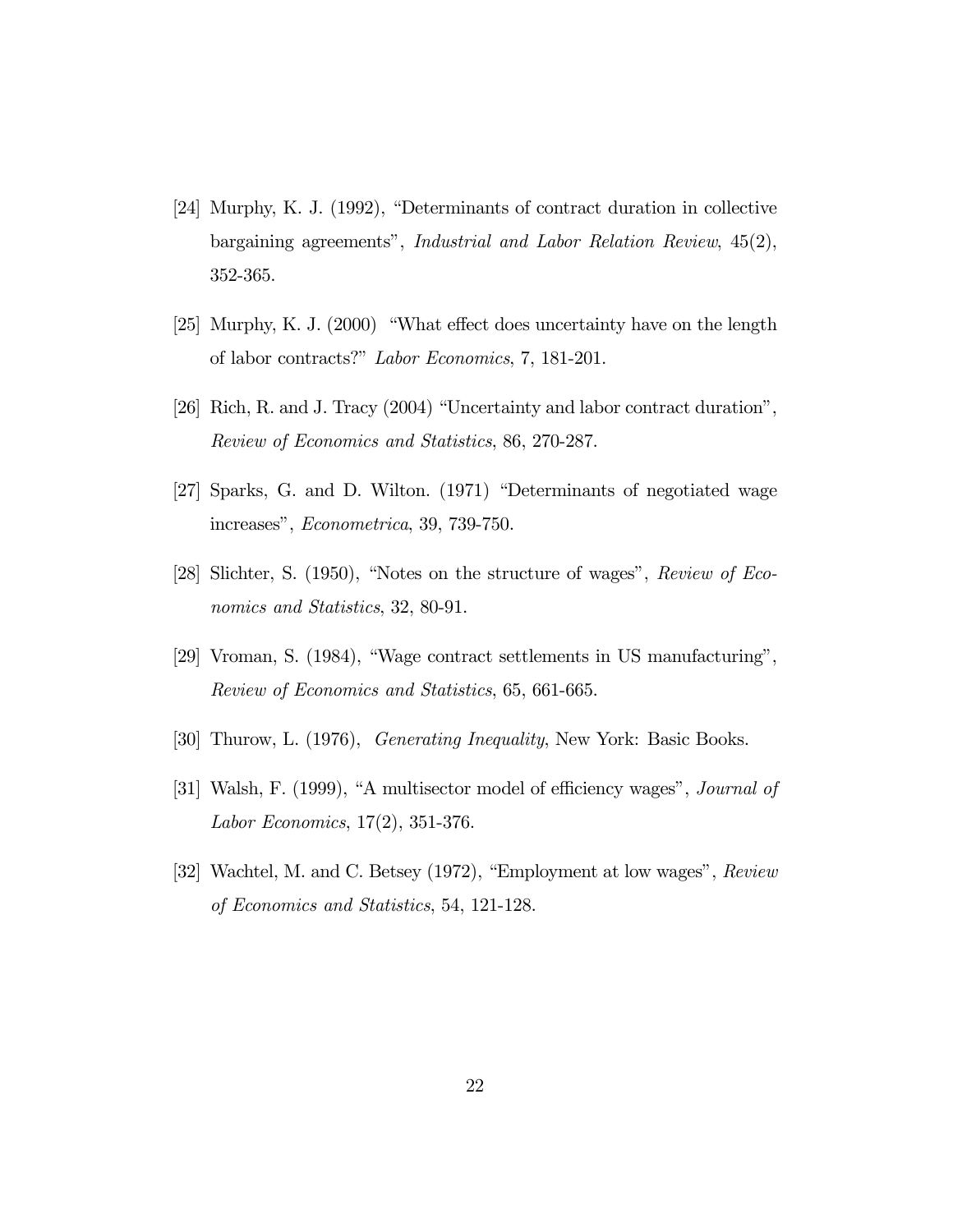**Figure 1 Hourly Real Wages From Contracts and Earnings From CANSIM** 

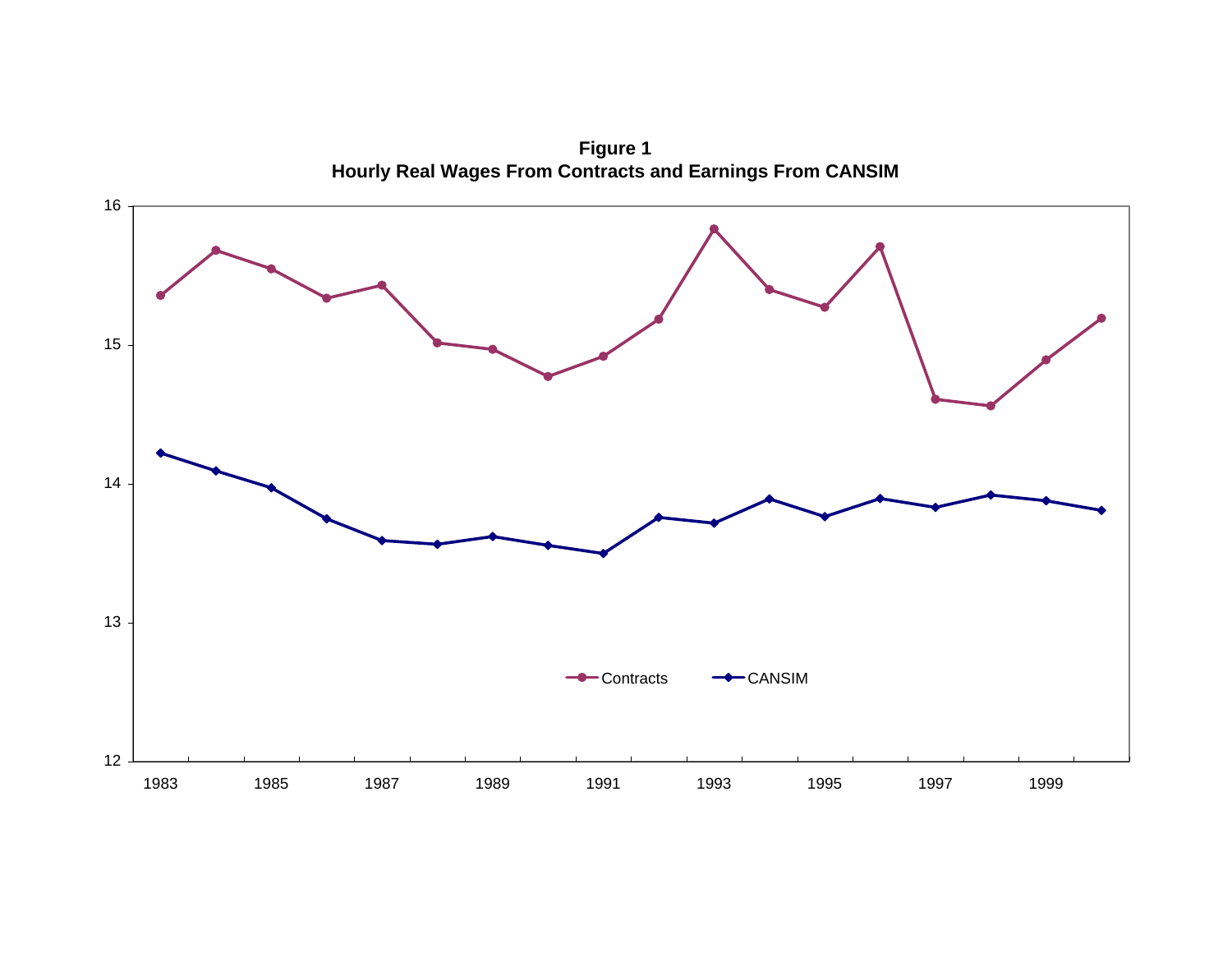

**Figure 2 Annual Average Hourly Real Wage by Industry From Contracts**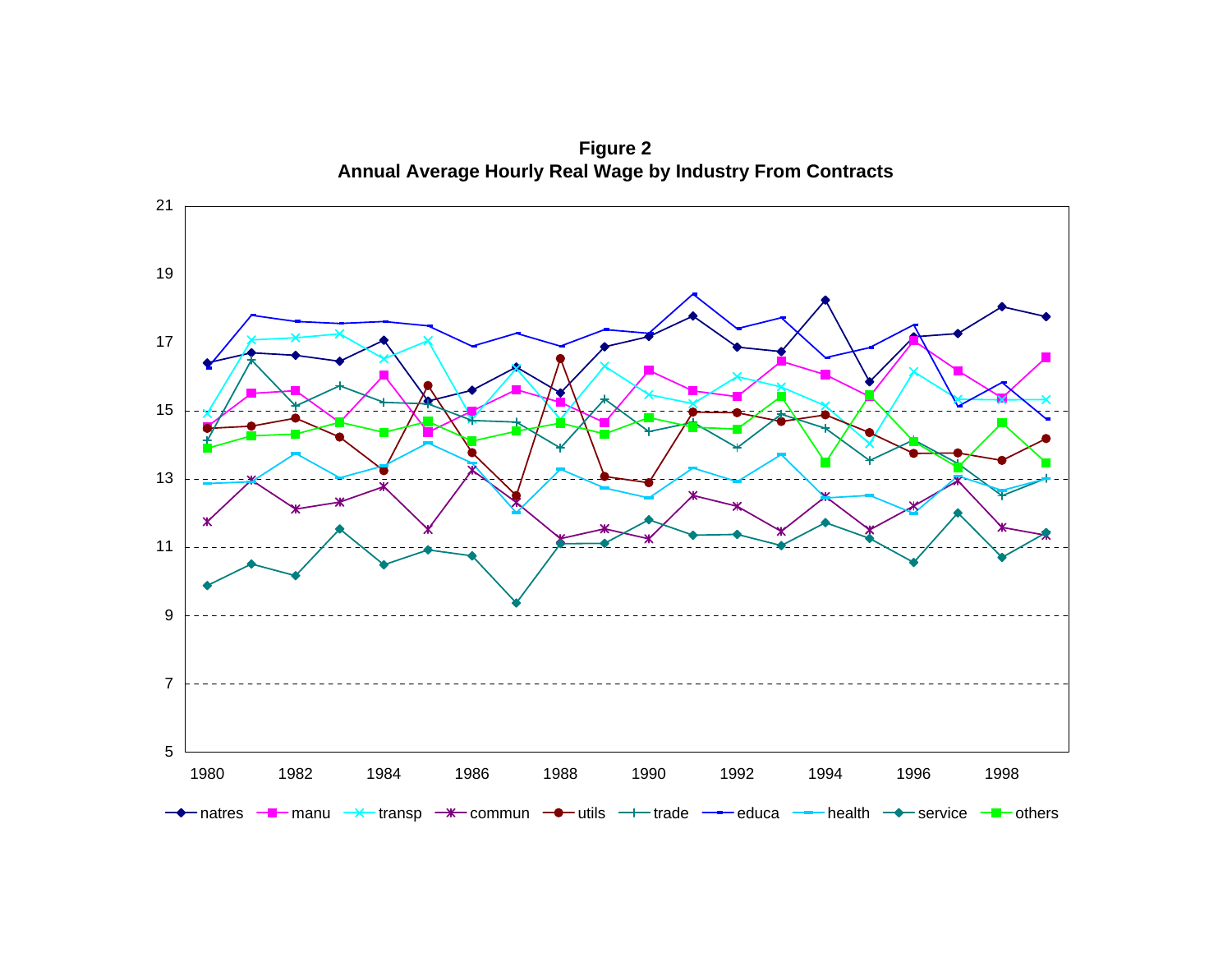

**Figure 3**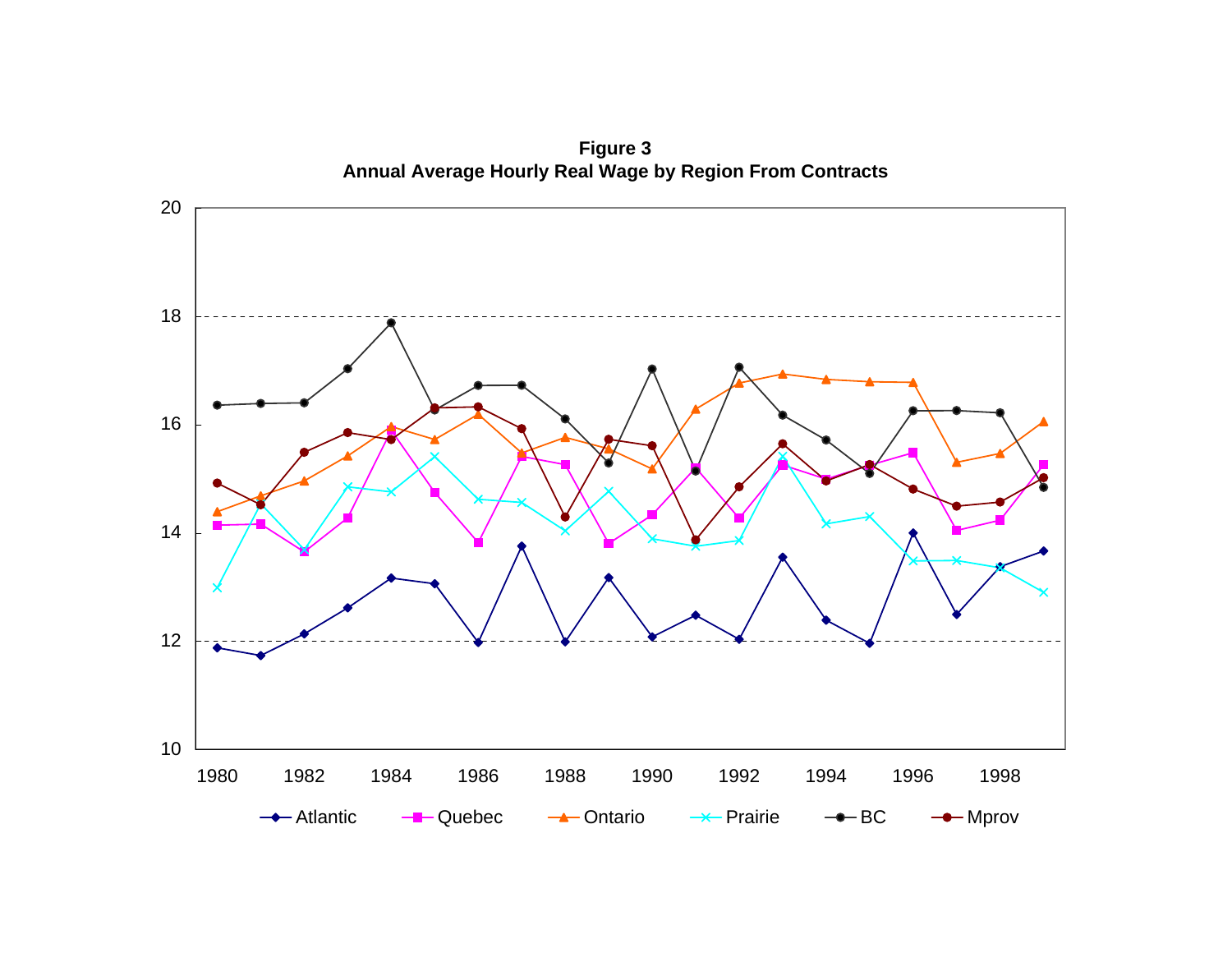**Figure 4 The Longest Contract Chronologies in the Manufacturing Sector**

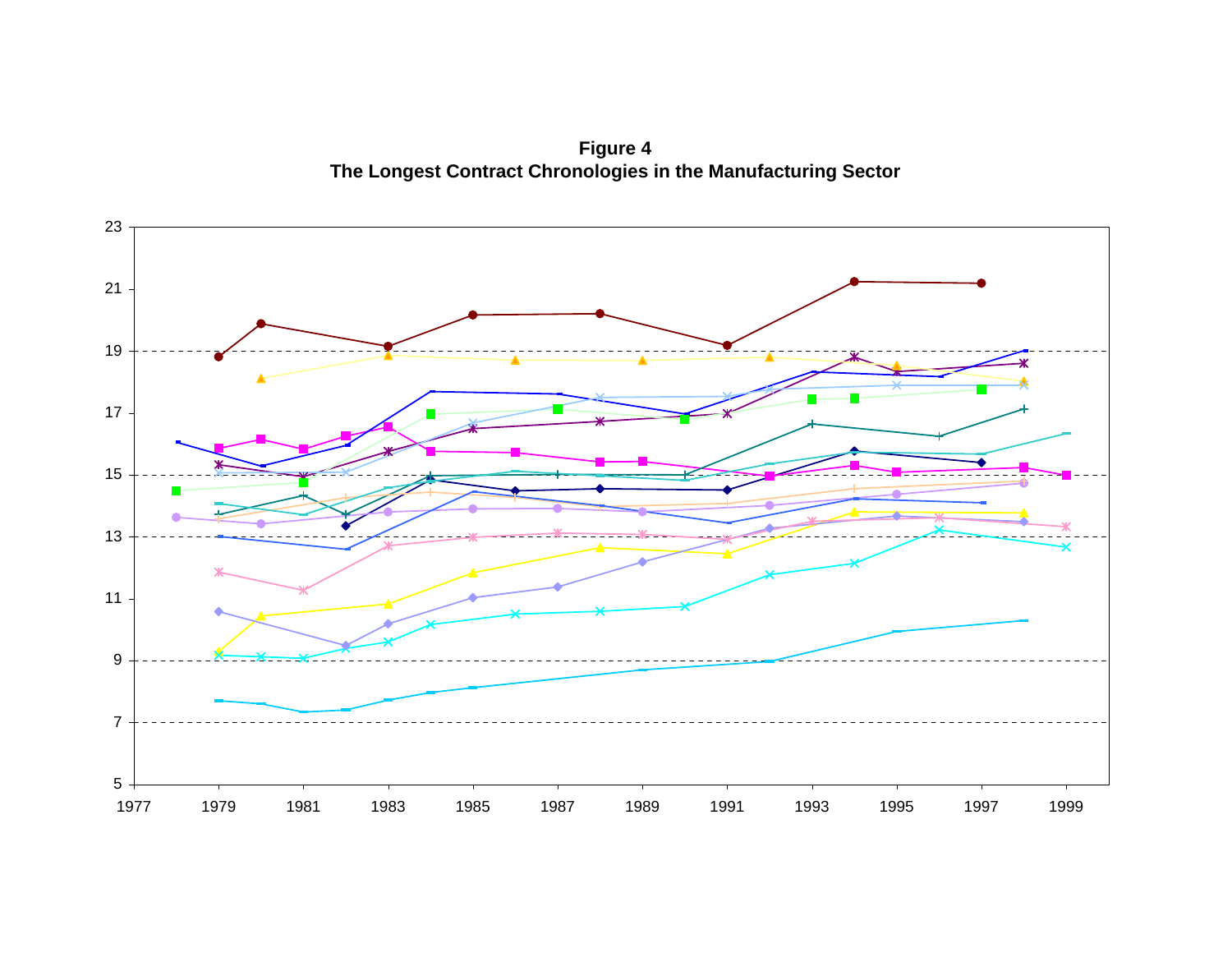**Figure 5 Scatter Plot of Chronology Wage Growth on Initial Wage (Manufacturing Sector)**

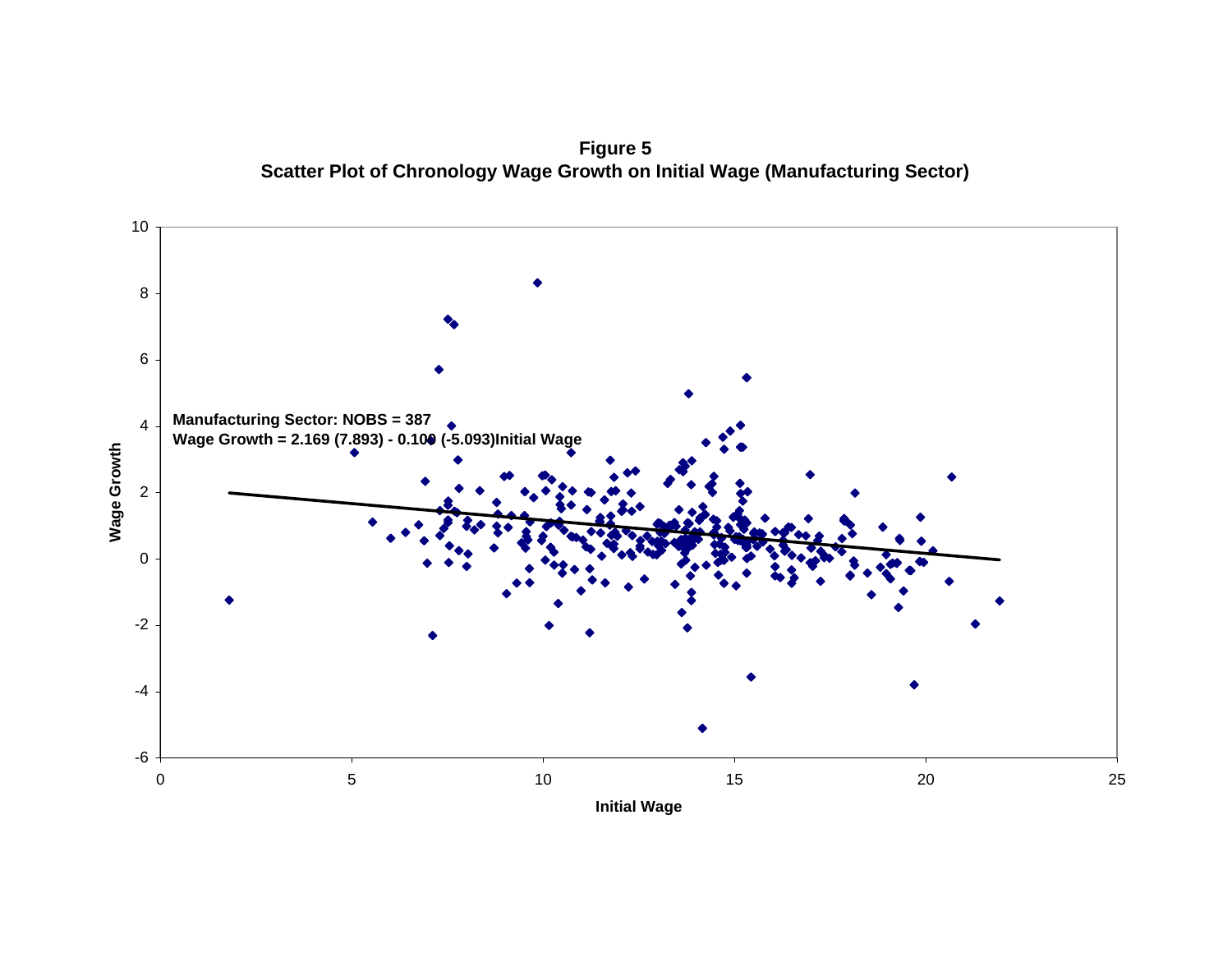| <b>Variable</b>    | <b>Definition</b>                           | <b>Mean</b> | St. Dev. |
|--------------------|---------------------------------------------|-------------|----------|
| Pexpwage           | Nominal Wage at Expiry of Previous Contract | 12.66       | 4.55     |
| <b>Expwage</b>     | Nominal Wage at Expiry of Current Contract  | 13.69       | 4.57     |
| Rpexpwage          | Real Wage at Expiry of Previous Contract    | 15.13       | 3.99     |
| Rexpwage           | Real Wage at Expiry of Current Contract     | 15.24       | 4.00     |
| <b>Duration</b>    | Length of the Contract (Months)             | 25.41       | 11.62    |
| W dot              | Nominal Wage Adjustment (Annual %)          | 4.85        | 4.26     |
| Nat. Res.          | <b>Natural Resouce Sector</b>               | 0.03        | 0.17     |
| Manufact.          | <b>Manufacturing Sector</b>                 | 0.20        | 0.40     |
| <b>Transport</b>   | <b>Transportation Sector</b>                | 0.09        | 0.28     |
| Commun.            | <b>Communication Sector</b>                 | 0.04        | 0.19     |
| <b>Utilities</b>   | <b>Utility Sector</b>                       | 0.03        | 0.17     |
| <b>Trade</b>       | <b>Trade Sector</b>                         | 0.04        | 0.21     |
| <b>Education</b>   | <b>Education Sector</b>                     | 0.27        | 0.44     |
| <b>Health</b>      | <b>Health Sector</b>                        | 0.09        | 0.29     |
| <b>Service</b>     | <b>Service Sector</b>                       | 0.03        | 0.18     |
| <b>Others</b>      | <b>Other Sectors</b>                        | 0.18        | 0.38     |
| <b>Atlantic</b>    | <b>Atlantic Region</b>                      | 0.07        | 0.25     |
| Quebec             | Quebec                                      | 0.16        | 0.36     |
| <b>Ontario</b>     | Ontario                                     | 0.35        | 0.48     |
| <b>Prairies</b>    | Prairie Region                              | 0.17        | 0.38     |
| <b>BC</b>          | <b>British Columbia</b>                     | 0.12        | 0.32     |
| <b>Territories</b> | <b>Territories</b>                          | 0.00        | 0.07     |
| Multi Prov.        | <b>Muti-province Contract</b>               | 0.13        | 0.34     |

**Table 1 Summary Statistics Based on the Number of Contracts (NOBS 8928)**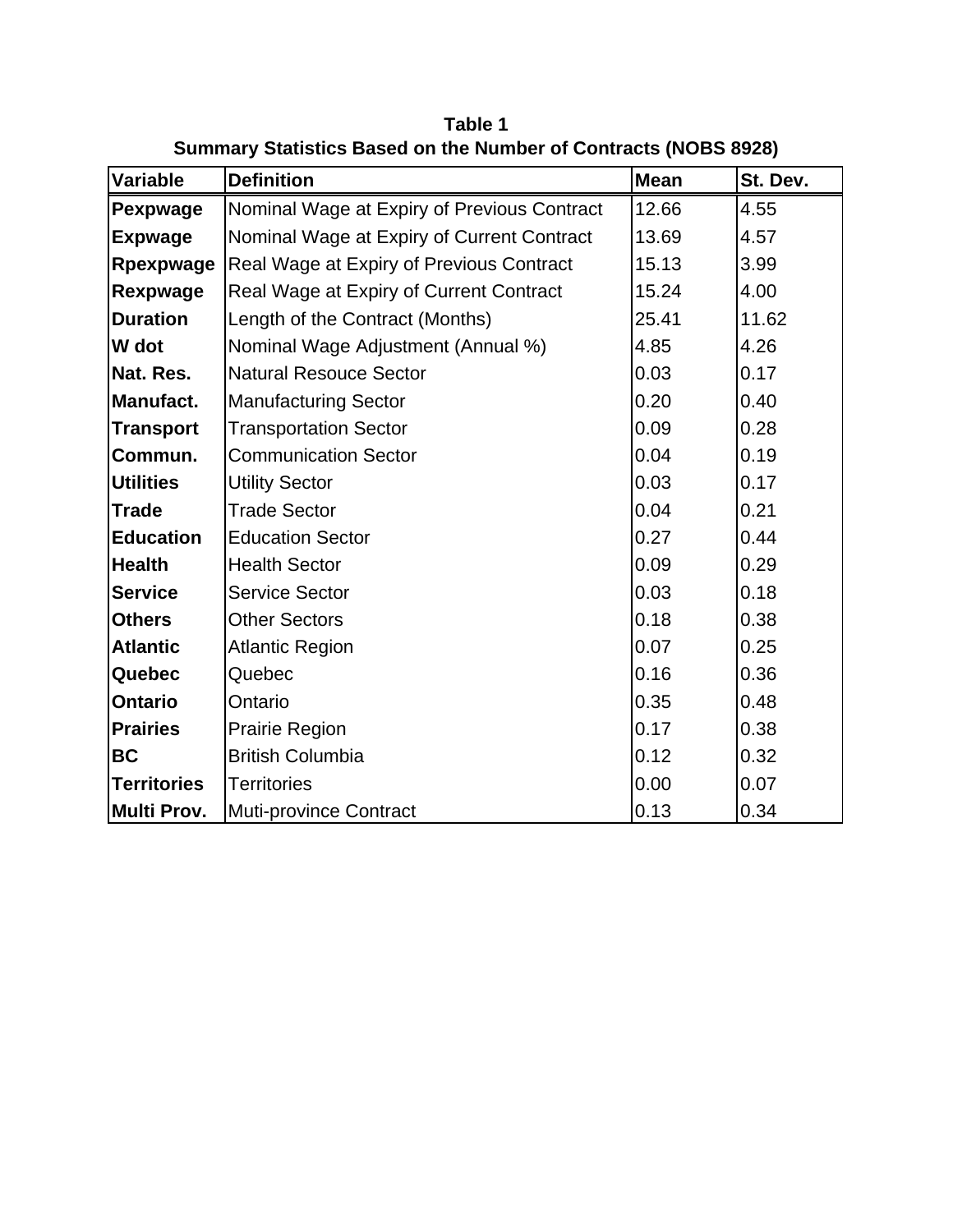**Table 2 Summary Statistics Based on Real Wage Chronologies (NOBS 1574)**

| <b>Variable</b>    | <b>Definition</b>                             | Mean   | St. Dev. |
|--------------------|-----------------------------------------------|--------|----------|
| Grate              | Real Wage Growth Rate (Annual, Fraction)      | 0.0032 | 0.0136   |
| $W_0$              | Real Wage at the Start of Chronologies        | 14.43  | 3.94     |
| $W_0$ - Projected  | Real Wage Projected to 1980                   | 14.62  | 4.70     |
| $W_0$ - Instrument | Real Wage Projected to 1980 - instrument      | 14.62  | 3.29     |
| Length             | Length of Chronology (Years)                  | 12.01  | 7.20     |
| <b>Count</b>       | <b>Number of Contract Renewals</b>            | 5.67   | 3.93     |
| <b>Durneg</b>      | <b>Duration of Negotiations</b>               | 8.18   | 4.37     |
| <b>Pdurneg</b>     | Duration of Negotiations of Previous Contract | 7.74   | 4.05     |
| Nat. Res.          | <b>Natural Resouce Sector</b>                 | 0.04   | 0.19     |
| <b>Manufact.</b>   | <b>Manufacturing Sector</b>                   | 0.25   | 0.43     |
| <b>Transport</b>   | <b>Transportation Sector</b>                  | 0.11   | 0.31     |
| Commun.            | <b>Communication Sector</b>                   | 0.04   | 0.20     |
| <b>Utilities</b>   | <b>Utility Sector</b>                         | 0.02   | 0.16     |
| <b>Trade</b>       | <b>Trade Sector</b>                           | 0.06   | 0.24     |
| <b>Education</b>   | <b>Education Sector</b>                       | 0.19   | 0.39     |
| <b>Health</b>      | <b>Health Sector</b>                          | 0.10   | 0.31     |
| <b>Service</b>     | <b>Service Sector</b>                         | 0.04   | 0.21     |
| <b>Others</b>      | <b>Other Sectors</b>                          | 0.14   | 0.34     |
| <b>Atlantic</b>    | <b>Atlantic Region</b>                        | 0.06   | 0.24     |
| Quebec             | Quebec                                        | 0.19   | 0.39     |
| <b>Ontario</b>     | Ontario                                       | 0.33   | 0.47     |
| <b>Prairies</b>    | Prairie Region                                | 0.14   | 0.35     |
| <b>BC</b>          | <b>British Columbia</b>                       | 0.12   | 0.32     |
| <b>Territories</b> | <b>Territories</b>                            | 0.00   | 0.07     |
| <b>Multi Prov.</b> | <b>Muti-province Contract</b>                 | 0.15   | 0.35     |
| Prod               | <b>Labour Productivity Growth</b>             | 0.0171 | 0.0183   |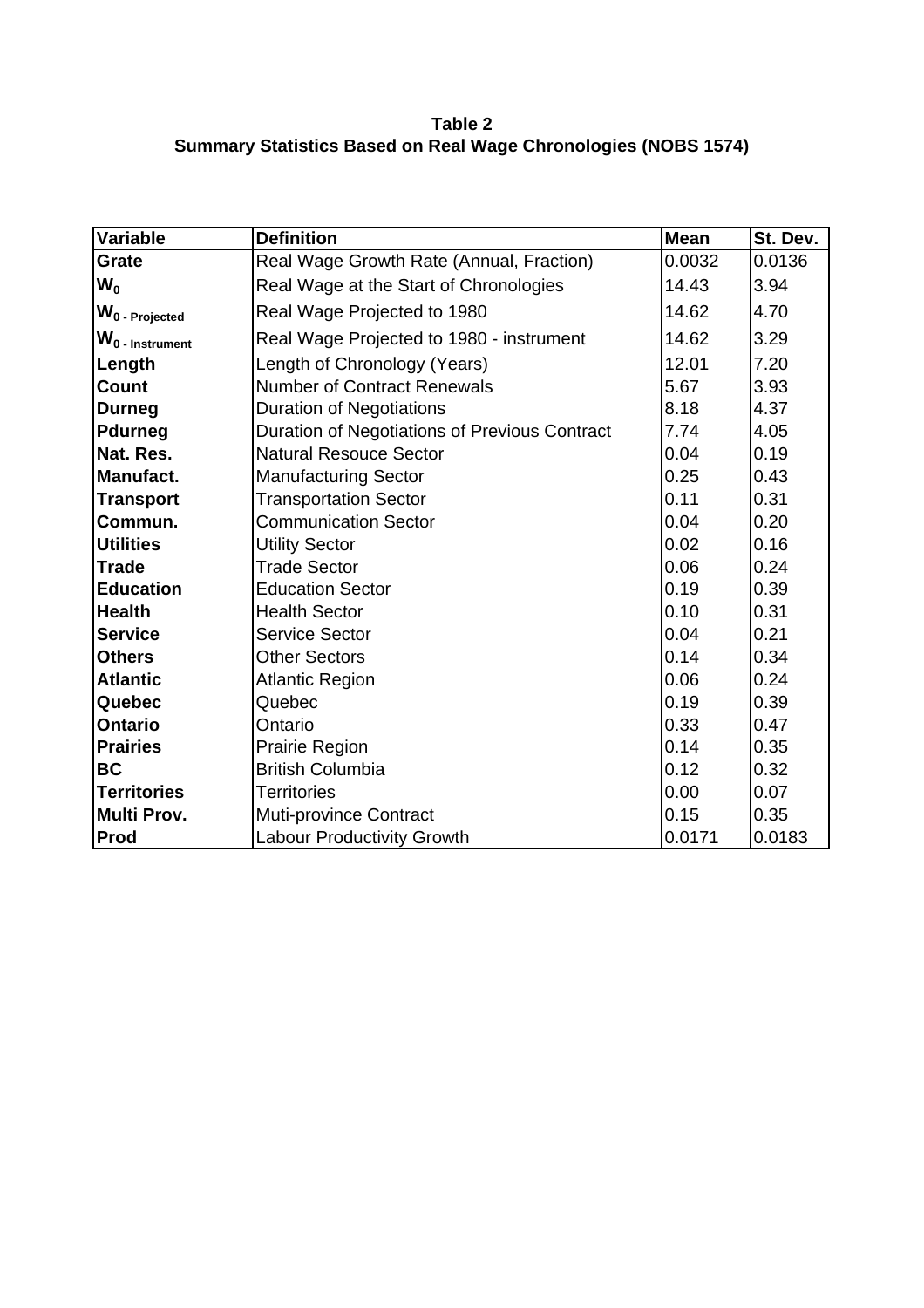| <b>Result</b>      |           |         | $\mathbf{I}$ |          | Ш         |          | IV        |          | $\mathsf{V}$ |         |
|--------------------|-----------|---------|--------------|----------|-----------|----------|-----------|----------|--------------|---------|
| Variable           | coeff     | t stat  | coeff        | t stat   | coeff     | t stat   | coeff     | t stat   | coeff        | t stat  |
| Intercept          | 0.0037    | 5.64    | 0.0492       | 24.11    | 0.0624    | 26.00    | 0.0442    | 11.4     | 0.0544       | 8.62    |
| Prod               | 0.0626    | 3.53    | 0.0867       | 5.65     | 0.0530    | 3.21     | 0.0840    | 5.43     | 0.0506       | 3.04    |
| <b>Durneg</b>      | $-0.0004$ | $-8.06$ | $-0.0003$    | $-5.97$  | $-0.0002$ | $-3.74$  | $-0.0003$ | $-6.15$  | $-0.0002$    | $-3.97$ |
| Ln $W_0$           |           |         | $-0.0178$    | $-23.21$ | $-0.0212$ | $-25.23$ | $-0.0158$ | $-10.56$ | $-0.0182$    | $-7.62$ |
| Nat. Res.          |           |         |              |          | 0.0036    | 2.08     |           |          | 0.0033       | 1.87    |
| <b>Transport.</b>  |           |         |              |          | $-0.0012$ | $-1.13$  |           |          | $-0.0013$    | $-1.17$ |
| Commun.            |           |         |              |          | $-0.0057$ | $-4.91$  |           |          | $-0.0055$    | $-4.74$ |
| <b>Utilities</b>   |           |         |              |          | $-0.0037$ | $-2.33$  |           |          | $-0.0038$    | $-2.41$ |
| <b>Trade</b>       |           |         |              |          | $-0.0052$ | $-4.78$  |           |          | $-0.0053$    | $-4.82$ |
| <b>Education</b>   |           |         |              |          | $-0.0034$ | $-3.86$  |           |          | $-0.0042$    | $-3.93$ |
| <b>Health</b>      |           |         |              |          | $-0.0045$ | $-5.26$  |           |          | $-0.0045$    | $-5.26$ |
| <b>Services</b>    |           |         |              |          | $-0.0076$ | $-4.81$  |           |          | $-0.0063$    | $-3.44$ |
| <b>Others</b>      |           |         |              |          | $-0.0083$ | $-9.82$  |           |          | $-0.0079$    | $-8.86$ |
| <b>Atlantic</b>    |           |         |              |          | $-0.0031$ | $-2.50$  |           |          | $-0.0023$    | $-1.70$ |
| <b>Quebec</b>      |           |         |              |          | $-0.0019$ | $-2.37$  |           |          | $-0.0016$    | $-1.83$ |
| <b>Ontario</b>     |           |         |              |          | 0.0033    | 4.13     |           |          | 0.0034       | 4.20    |
| <b>Prairies</b>    |           |         |              |          | $-0.0020$ | $-2.29$  |           |          | $-0.0016$    | $-1.61$ |
| <b>BC</b>          |           |         |              |          | 0.0005    | 0.54     |           |          | 0.0000       | 0.04    |
| <b>Territories</b> |           |         |              |          | 0.0091    | 1.99     |           |          | 0.0093       | 2.03    |
| Adj. R Sq.         | 0.0503    |         | 0.2924       |          | 0.3926    |          | 0.1239    |          | 0.2166       |         |

**Table 3 Weighted Regression of Long Run Chronology Real Wage Growth**